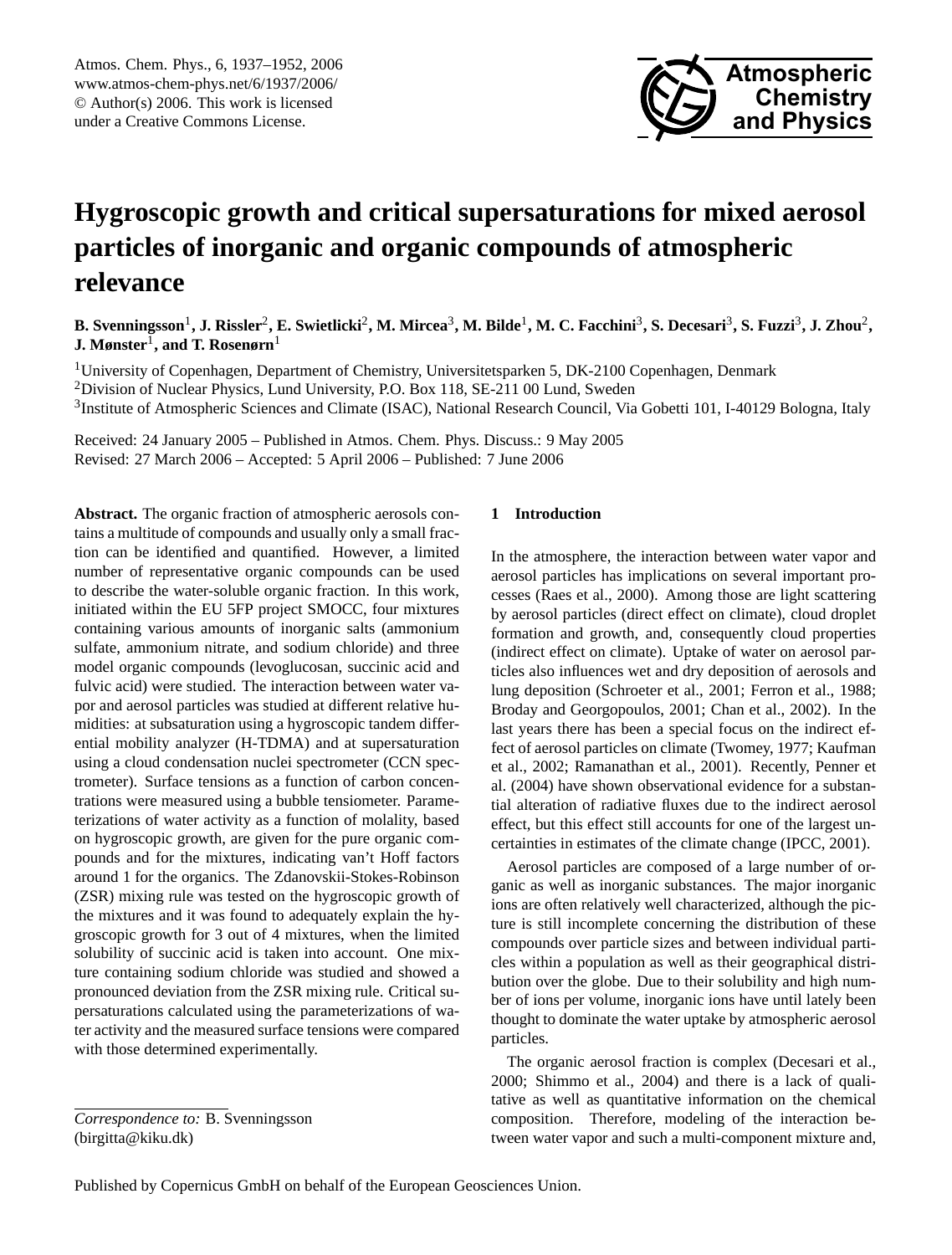| Substance        |                                       | $Mw$ (g/mol) | $\rho$ g/cm <sup>3</sup> ) | Maximum # of ions | Supplier              | Purity    |
|------------------|---------------------------------------|--------------|----------------------------|-------------------|-----------------------|-----------|
| Levoglucosan     | $C_6H_{10}O_5$                        | 162.0        | 1.6                        |                   | <b>ALDRICH</b>        | 99%       |
| Succinic acid    | $C_4H_6O_4$                           | 118.0        | 1.57                       | 3                 | <b>FLUKA</b>          | $>99.5\%$ |
| Fulvic $acid1$   | $C_{33}H_{32}O_{19}$                  | 732.0        | 1.5                        | 5                 | <b>IHSS</b>           |           |
| Ammonium nitrate | NH <sub>4</sub> NO <sub>3</sub>       | 80.1         | 1.72                       | 2                 | <b>MERCK SUPRAPUR</b> | $>99\%$   |
| Ammonium sulfate | $(NH_4)$ <sub>2</sub> SO <sub>4</sub> | 132.1        | 1.77                       | 3                 | <b>MERCK SUPRAPUR</b> | $>99.5\%$ |
| Sodium chloride  | NaCl                                  | 58.4         | 2.17                       | ↑                 | <b>BDH ANALAR</b>     | 99.9%     |

**Table 1.** Substances used in this work.

<sup>1)</sup> Suwannee River Reference Fulvic Acid is in itself a mixture of many unknown substances and it is represented by an estimated average composition (Averett et al., 1989).

**Table 2.** Composition of the studied mixtures.

| <b>Mixtures</b> | Composition             | wt% | References                  |
|-----------------|-------------------------|-----|-----------------------------|
| <b>MIXBIO</b>   | Ammonium sulfate        | 30% | Artaxo et al. (2002)        |
|                 | Levoglucosan            | 18% | Mayol-Bracero et al. (2002) |
|                 | Succinic acid           | 27% |                             |
|                 | Fulvic acid             | 25% |                             |
| <b>MIXSEA</b>   | Ammonium sulfate        | 50% |                             |
|                 | Sodium chloride         | 30% | Raes et al. (2000)          |
|                 | Succinic acid           | 10% |                             |
|                 | Fulvic acid             | 10% |                             |
| <b>MIXPO</b>    | <b>Ammonium Nitrate</b> | 35% | Zappoli et al. (1999)       |
|                 | Ammonium Sulfate        | 35% |                             |
|                 | Levoglucosan            | 6%  |                             |
|                 | Succinic Acid           | 12% | Decesari et al. (2001)      |
|                 | Fulvic Acid             | 12% |                             |
| <b>MIXORG</b>   | Levoglucosan            | 20% |                             |
|                 | Succinic acid           | 40% |                             |
|                 | Fulvic acid             | 40% |                             |

consequently, modeling of the aerosol indirect effect on climate is an ongoing research (Kanakidou et al., 2004). Recently it has been recognized that a large fraction of the organic aerosol is water-soluble (Saxena and Hildemann, 1996; Zappoli et al., 1999). One way to handle the large number of organic compounds comprised within the water soluble atmospheric aerosol is to identify a set of model substances that can reproduce the behavior of the water-soluble organic fraction of the real aerosol particles. This approach was proposed by Fuzzi et al. (2001) and it is based on identification of model compounds by using chromatographic separation and HNMR (Proton Nuclear Magnetic Resonance) analysis. In brief, the chromatographic separation allows the partition of the complex WSOC mixture into three main classes according to the acid/base character: i) neutral compounds, ii) mono-/di-carboxylic acids, and iii) polycarboxylic acids and through the NMR analysis and TOC (Total Organic Carbon) measurements a model compound can be associated to each class.

Based on this work, it is of interest to study the interaction of water with mixed particles containing levoglucosan, succinic acid, and fulvic acid (Table 1 and 2) as examples of neutral compounds, mono/di-carboxylic acids, and polyacids, respectively. Levoglucosan is a tracer for biomass burning (Simoneit et al., 1999) and succinic acid is one of many dicarboxylic acids often identified in atmospheric aerosol samples (Chebbi and Carlier, 1996; Kerminen et al., 2000; Kawamura et al., 2001a and b; Narukawa et al., 2002).

Also, it has been shown (Charlson et al., 2001; Nenes et al., 2002) that some of the water-soluble organic compounds (WSOC) are surface-active and can have significant effects on water uptake and cloud droplet activation of aerosol particles not only by contributing to the soluble mass but also by reducing the surface tension (Facchini et al., 1999).

During the last years several studies on water uptake of organic compounds (Kanakidou et al., 2005 and references therein) as well as of their ability to form cloud drops (e.g. Raymond and Pandis, 2002 and 2003; Henning et al.,2005; Kanakidou et al., 2005 and references therein) have been reported in the literature. Among the organic substances analyzed in this study, succinic acid (Cruz and Pandis, 1997; Corrigan and Novakov, 1999; Prenni et al., 2001; Peng et al., 2001; Hori et al., 2003; Bilde and Svenningsson, 2004; Broekhuizen et al.,2004) and Suwannee River fulvic acid (Chan and Chan, 2003; Brooks et al., 2004) have been studied previously at subsaturation, supersaturation, or both. Still, thermodynamic data needed for modeling cloud droplet activation are not available for most WSOC of atmospheric relevance. There is especially an urgent need of more data on mixtures similar to those found in the atmosphere.

In the present work, which forms part of the EU project SMOCC (Smoke Aerosols, Clouds, Rainfall, and Climate: Aerosols from Biomass Burning Perturb Global and Regional Climate, Andreae et al., 2004) we have studied the behaviour of mixed aerosol particles made of inorganic and organic compounds. The chemical composition of the mixtures was based on analysis of ambient aerosols at different geographical locations (Table 2). The organic aerosol was represented by model compounds derived as in the work by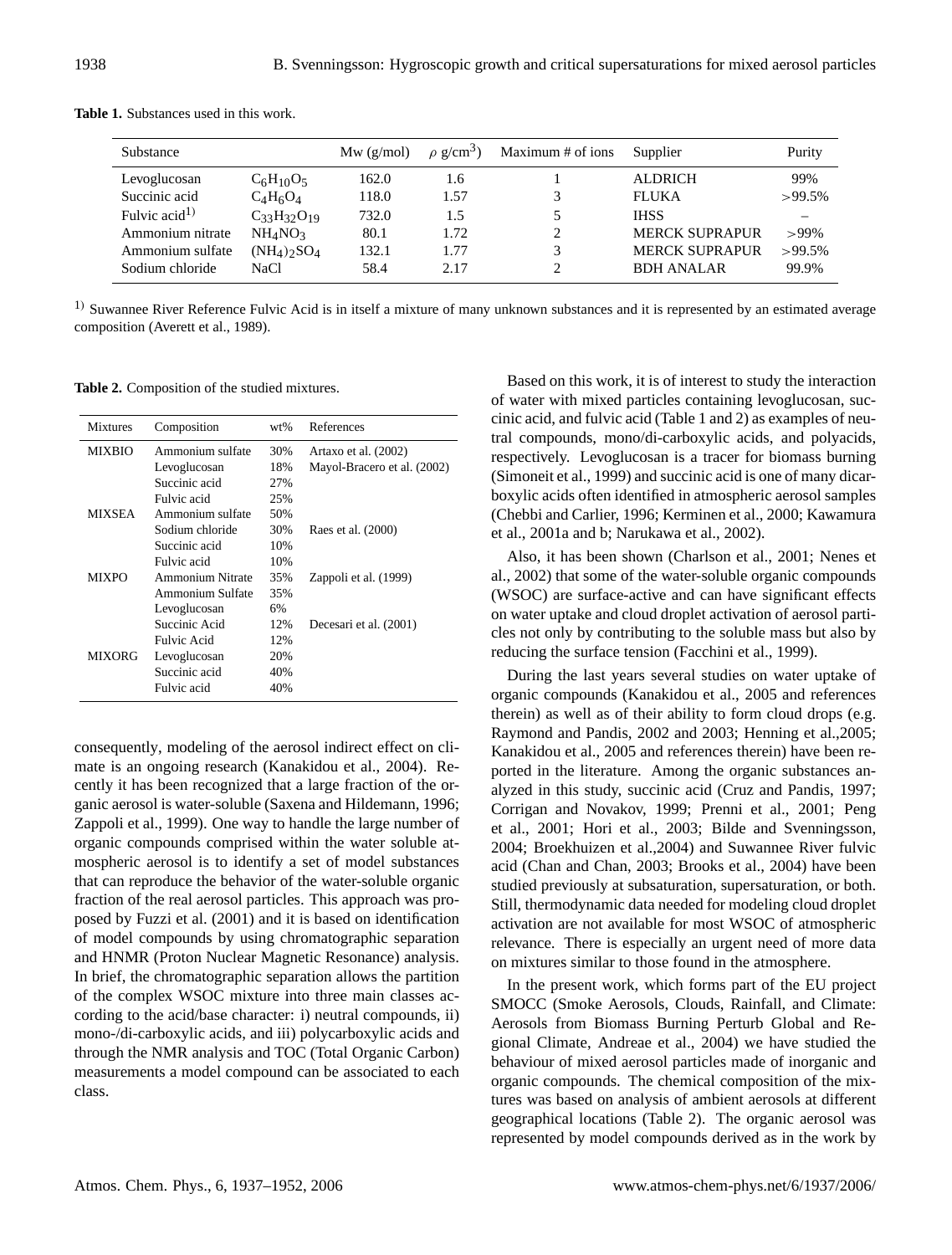

**Fig. 1a.** Hygroscopic growth experimental set up. In DMA 1 particles in a narrow size range are selected from the dry aerosol. The aerosol flow is then humidified and the new size of the particles is determined using DMA 2 (with *RH* controlled sheath air) and a particle counter. The temperature is measured at 5 different positions before and after DMA 2.

Fuzzi et al. (2001). The interaction between aerosol particles and water vapor was studied at water vapor subsaturation, using the Hygroscopic Tandem Differential Mobility Analyzer (H-TDMA) at the University of Lund, and at supersaturation, using the Cloud Condensation Nucleus spectrometer (CCN spectrometer) at the University of Copenhagen. As an important input in converting relative humidity to water activity and in relating subsaturation and supersaturation data, the surface tension as a function of concentration of organic material was measured, at CNR in Bologna.

To predict water uptake of pure and mixed aerosols the socalled Zdanovskii-Stokes-Robinson (ZSR) method (Stokes and Robinson, 1966) has been the method of choice in several recent studies (Kanakidou et al., 2005 and references therein). The ZSR method relies on the assumption that the individual compounds in a solution do not interact. Other approached have also been used to predict water uptake (e.g. Ansari and Pandis, 2000). Since the ZSR method is relatively simple and very often used we choose to test the ZSR method on the mixtures studied herein.

This work aims at the following: 1) producing new parameterisations for the water activity as a function of concentration for a series of organic model compounds and inorganic/organic mixtures of atmospheric interest, based on hygroscopic growth as a function of relative humidity, 2) testing the applicability of the Zdanovskii-Stokes-Robinson (ZSR) method (Stokes and Robinson, 1966) to the studied mixtures, and 3) predicting critical supersaturations based on the obtained parameterizations of water activity as a function of concentration and comparing them with those found experimentally.



**Fig. 1b.** CCN spectrometer experimental set up. Particles in a narrow size range are selected from the dry aerosol. The monodisperse aerosol flow is split between the CCN spectrometer, detecting the number of activated droplets as a function of supersaturation, and a particle counter (CPC), giving the total number of particles. Since the CCN spectrometer and the particle counter together need an aerosol flow of about 4 l/min and we want to keep the aerosol flow in the DMA low to get a good resolution, the aerosol flow is diluted between the DMA and the flow split.

#### **2 Experimental**

#### 2.1 Chemicals and sample preparation

Based on chemical analyses of aerosol sampled in various types of air masses, a set of organic and inorganic compounds were chosen to represent the composition of the aerosol particulate matter (Table 1). The selected inorganic compounds were: ammonium sulfate, sodium chloride and ammonium nitrate. Following the approach proposed by Fuzzi et al. (2001), the organic aerosol fraction was represented by: levoglucosan, succinic acid and fulvic acid. Fulvic acid is not a single well-defined chemical compound and the data reported in the table refer to average formulas, chemical structure and physical properties, estimated for the employed reference material (Averett et al., 1989). Using these compounds and the data on chemical composition of different aerosol types, three mixtures representative for atmospheric aerosols of various types were prepared. The mixtures were prepared on mass weight basis and the mass percentage of each compound is presented in Table 2. The MIXBIO mixture represents the aerosol in biomass burning regions and is based on data from Artaxo et al. (2002) and Mayol-Bracero et al. (2002). MIXSEA represent the marine aerosol and is based on the work of Raes et al. (2000). MIXPO is based on work by Decesari et al. (2001) and Zappoli et al. (1999) and represents continental, polluted aerosol. MIXORG is a mixture of the 3 organic compounds included in the three mixtures above, i.e. levoglucosan, succinic acid, and fulvic acid.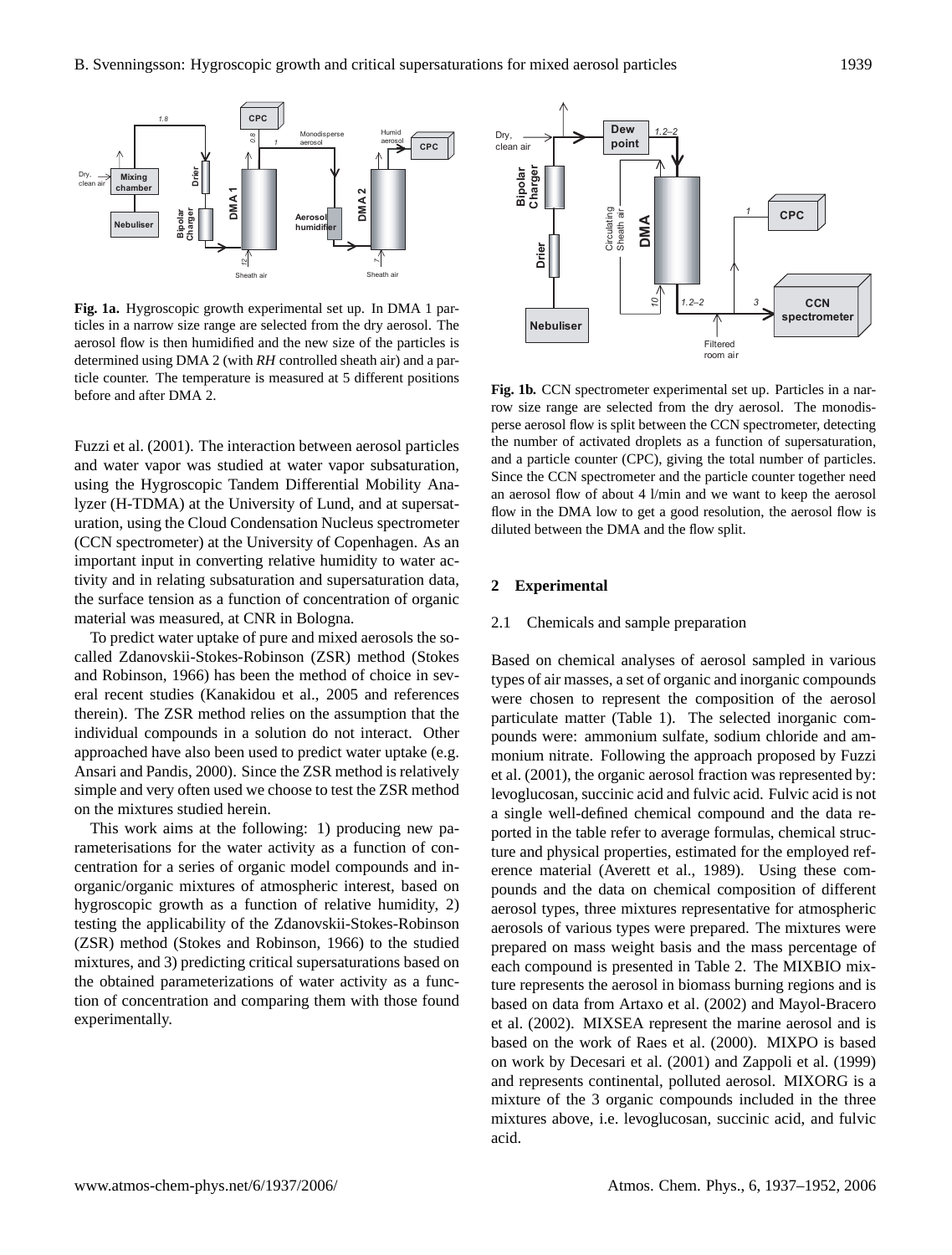The aerosol was produced from the aqueous solution of the single compound or the mixture in a small nebulizer (Microneb, Lifecare Hospital Ltd, UK), originally designed for medical purposes. The advantage of using this nebulizer is that it only requires 5–10 ml of sample volume. A low flow rate (3 l/min) was used in the nebulizer, to make the sample last as long as possible (2–3 h). The H-TDMA and CCN spectrometer measurements where performed in two different laboratories and slightly different drying procedures where used.

# 2.2 Hygroscopic growth measurements

The measurements at subsaturations were performed with a Hygroscopic Tandem DMA (Differential mobility analyzer). This instrument mainly consists of three parts: (1) A Differential Mobility Analyzer (DMA1) that selects particles in a narrow, quasi-monodisperse size range of dry particles (*RH*<10%) from a polydisperse aerosol, (2) humidifiers bringing the aerosol to a controlled humidified state, and (3) a second DMA (DMA2) that together with a particle counter (TSI) measures the change in size caused by the imposed humidification (Fig. 1a). The aerosol and the sheath flow entering DMA2 are humidified separately.

This H-TDMA can be operated in two different modes: scanning *RH* for particles of one dry size, or scanning dry size at a fixed *RH*. During these measurements mainly the *RH* scanning mode was used, scanning *RH* from 20 to 98%, measuring the growth of 100 nm particles, but also the sizescanning mode was used, scanning dry sizes between 30– 200 nm. More detailed descriptions of the H-TDMA system as well as tests of its ability to reproduce literature data on water activity as a function of concentration are given by Svenningsson et al. (1997) and Zhou (2001). In this work, the H-TDMA performance was verified using ammonium sulfate and sodium chloride.

# 2.2.1 Quality assurance

When running the H-TMDA program, a large number of status parameters such as temperatures, dew point temperature, pressures and flows are logged. The raw data obtained by the H-TDMA were evaluated and quality-assured off-line.

The amount of water vapor in DMA2 was determined with a dew point hygrometer. In order to determine *RH* in the H-TDMA, the temperature in the second DMA has to be determined. To do this with as high accuracy as possible, the hygroscopic growth of a standard aerosol of pure ammonium sulfate was measured and compared to the modeled growth using the parameterizations given by Tang and Munkelwitz (1994). Salt scans were performed regularly, and for *RH* above 95% the H-TDMA was scanning alternately between ammonium sulfate and the compound investigated, for each *RH*-setting. The temperature in DMA2 was then determined from the salt scans and expressed as a linear combination of the temperatures measured at various positions before and after the second DMA. Since *RH* increases exponentially with dew point temperature (resulting in larger variation in *RH* due to variations in temperature, for higher *RH*), the temperature for scans at *RH* above 95% was more precisely determined directly from the salt scan. During all these measurements the temperature of the H-TDMA was in the range 21–24◦C.

To parameterize the hygroscopic growth factor distribution of the aerosol, the spectra were fitted with a fitting program developed in Lund (Zhou, 2001), based on the theory and algorithm of "TDMAFIT" developed by Stolzenberg and Mc-Murry (1988). This inversion estimates the arithmetic mean diameter growth factor, (defined as the ratio between the dry and conditioned particle diameter) the diameter growth dispersion factor and the number fractions of particles in the hygroscopic particle group.

# 2.3 CCN spectrometer measurements

The critical supersaturation as a function of dry particle size was measured using a thermal gradient diffusion Cloud Condensation Nucleus spectrometer (CCN spectrometer, University of Wyoming, CCNC-100B). The supersaturation in the detection volume depends on the temperatures of the top and bottom plates, under the assumption that the air is saturated with water near the plates. The supersaturation was calibrated using the activation of sodium chloride and ammonium sulfate particles of various dry sizes. The droplet number concentration is based on the intensity of light scattered by droplets within the sensitive volume, and was calibrated at the University of Wyoming. The instrument was used in a scanning mode, i.e. the number of detected activated droplets for a given dry particle size was measured for up to 20 supersaturations in the range 0.2–2%. Critical supersaturations were obtained by finding the supersaturation for which 50% of the particles of a given diameter were activated and the given values are averages from 3–5 scans. All measurements of critical supersaturations presented here were made with temperatures in the center of the CCNC chamber between 25 and 29◦C. The calculations of critical supersaturations were made for 25◦C, resulting in errors of less than 2% of the obtained critical supersaturations.

The aerosol was dried to a relative humidity between 5 and 15% in diffusion driers and given a charge distribution by letting it pass a  $Kr^{85} \beta$ -source. A narrow size fraction was selected using a Differential Mobility Analyzer (DMA, TSI 3080). A DMA selects particles according to their electrical mobility, which means that the selected particles with multiple charges have larger diameters than the majority carrying a single charge. The fraction of particles that are doubly charged is normally low, and their activation was observed in the CCNC data and taken into account in the data evaluation. The width of the size distribution exiting a DMA is determined by the ratio between the aerosol flow and the sheath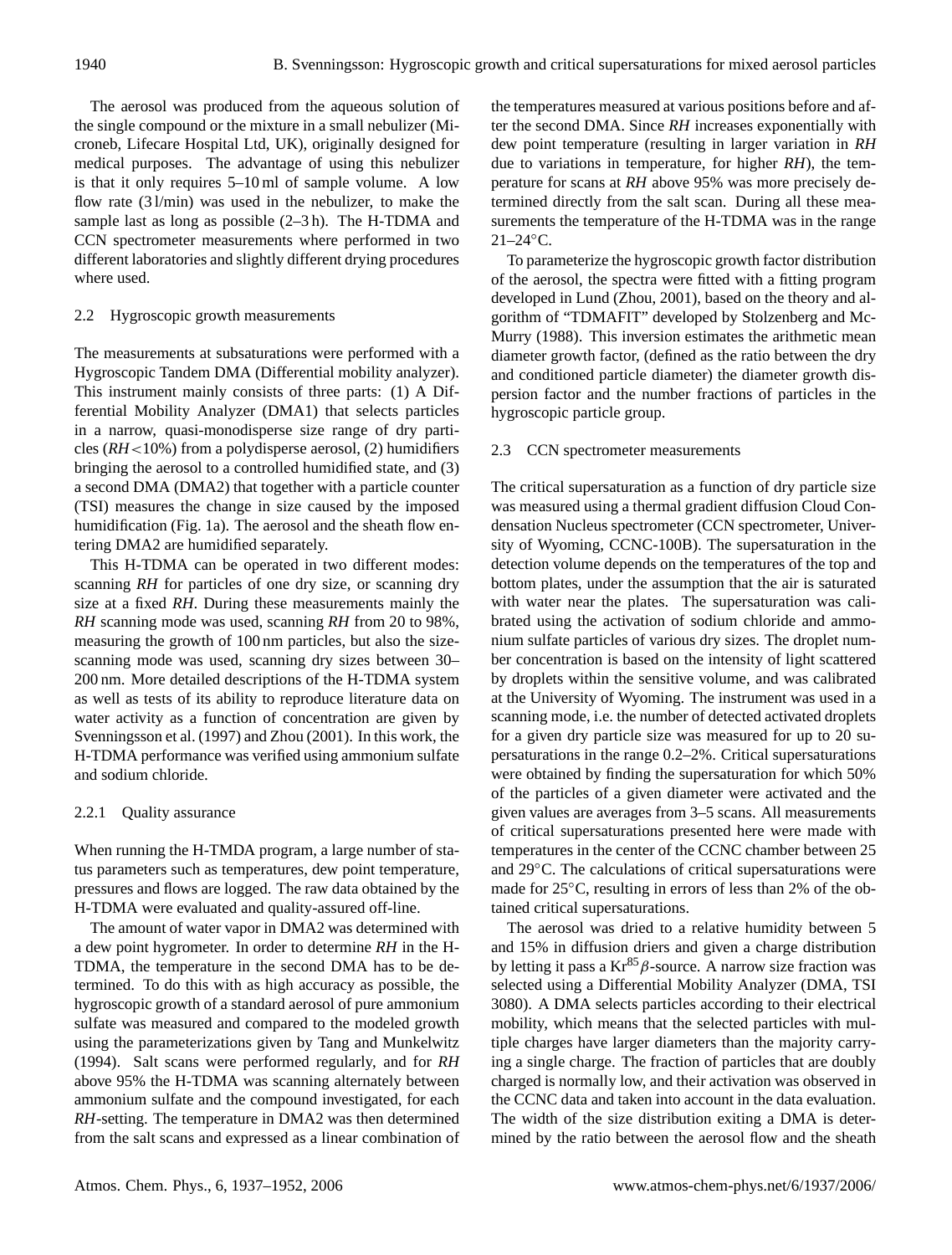Table 3. Parameterization of surface tension as a function of concentration. The surface tension of the inorganic compounds increases with concentration according to  $\sigma_s = \sigma_0 + \beta c$ , where  $\sigma_0$  is the surface tension of pure water and c is the molality of the inorganic compound. For the organic compounds and the mixtures, the surface tension is described as a function of the concentration of water-soluble carbon  $\sigma_s = \sigma_0 - \alpha T \ln(1+\beta c)$ , where c is the number of moles of carbon atoms per kilogram of water and T is the temperature.

| Substance        | $\beta$ (kg mole <sup>-1</sup> mN m <sup>-1</sup> ) |                                  |                                               |
|------------------|-----------------------------------------------------|----------------------------------|-----------------------------------------------|
| Ammonium Nitrate | 0.384                                               |                                  |                                               |
| Ammonium Sulfate | 2.362                                               |                                  |                                               |
| Sodium Chloride  | 1.62                                                |                                  |                                               |
|                  | $\alpha$ (mN m <sup>-1</sup> K <sup>-1</sup> )      | $\beta$ (kg mole <sup>-1</sup> ) | Min measured surface<br>tension $(mN m^{-1})$ |
| Levoglucosan     | 0.0028                                              | 0.813                            | 70                                            |
| Succinic acid    | 0.0264                                              | 0.286                            | 67                                            |
| Fulvic acid      | 0.0286                                              | 23.088                           | 52                                            |
| <b>MIXSEA</b>    | 0.0437                                              | 5.0429                           | 44                                            |
| <b>MIXBIO</b>    | 0.0175                                              | 50.000                           | 48                                            |
| <b>MIXPO</b>     | 0.0316                                              | 7.692                            | 48                                            |
| <b>MIXORG</b>    | 0.0206                                              | 16.004                           | 48                                            |

flow in the DMA. Sheath flows of 10 l/min and aerosol flows of 1.2–2 l/min were used.

The quasi-monodisperse aerosol was diluted with filtered room air and split into two flows (Fig. 1b). One was directed to the CCN spectrometer and the other to a particle counter (CPC, TSI 3010) to be used as a number reference. The reason for the dilution is that the CCN-spectrometer needs 3 l/min and the CPC 1 l/min while the aerosol to sheath air flow-ratio in the DMA should be kept low. The 3 l/min flow through the CCN spectrometer is only needed while flushing the chamber, but a bypass flow was used the rest of the time to avoid changes in the flow through the DMA.

The error estimates for the critical supersaturation are 95% confidence intervals based on the calibration data for the CCN spectrometer. Sodium chloride and ammonium sulfate were used for the calibration. A van't Hoff factor of 2 was used for sodium chloride while for ammonium sulfate, it was adopted from the literature (Low, 1969; Young and Warren, 1992) and ranges between 2.2–2.4 at the point of activation. H-TDMA data on sodium chloride supports the use of a shape factor for a cube, i.e. 1.08, but the shape factor in the CCN spectrometer analysis can be slightly different since the particles were not dried in exactly the same way. A unity shape factor for sodium chloride was applied for the CCN spectrometer calibration, but the possibility of the particles being cubic-shaped was included in the error estimate.

# 2.4 Surface tension measurements

The surface tension as a function of concentration was determined using a SINTECH (Berlin, Germany) PAT1 tensiometer. The instrument determines the surface tension of a liquid from the shape of a pendant drop or bubble. The shape of a bubble or drop is given by the Gauss-Laplace equation, which represents a relationship between the curvature of a liquid meniscus and the surface tension (Loglio et al., 1998). Only recently, this method became available as commercial instrument allowing surface tension measurements with an accuracy of  $\pm 0.1$  mN/m. The variation of surface tension as a function of WSOC concentration is described by the Szyszkowski-Langmuir equation (Langmuir, 1917)

$$
\sigma_s = \sigma_0 - \alpha T \ln(1 + \beta c) \tag{1}
$$

where  $T$  is the temperature  $(K)$  and  $c$  is the concentration of soluble carbon in moles of carbon kg<sup>-1</sup> of water. The two constants  $\alpha$  and  $\beta$  were determined for each sample by fitting the measurements of surface tension and the corresponding WSOC concentration at fixed temperature with the Szyszkowski-Langmuir equation.  $\sigma_0$  represent the surface tension of pure water at the temperature of measurements.

Previous work (Facchini et al., 1999; Decesari et al., 2003) have shown that this equation well describes the surface tension changes in atmospheric water, and it was shown that the surface coverage of WSOC surfactants is mainly controlled by the bulk concentration of WSOC. In the case of micrometer sized droplets and strongly surface active compounds, Eq. (1) tends to underestimate the surface tension because the bulk concentration becomes depleted due to the partitioning of the surfactant into the surface phase (Li et al., 1998). However, the partitioning effects demonstrated for sodium dodecyl sulfate (SDS) might be less important in the case of atmospheric surfactants (Rood and Williams, 2001; Sorjamaa et al., 2004; Facchini et al., 2001). Therefore, in this work we used the surface tension data as suggested by Decesari et al. (2003), i.e. as being independent of the available surface area.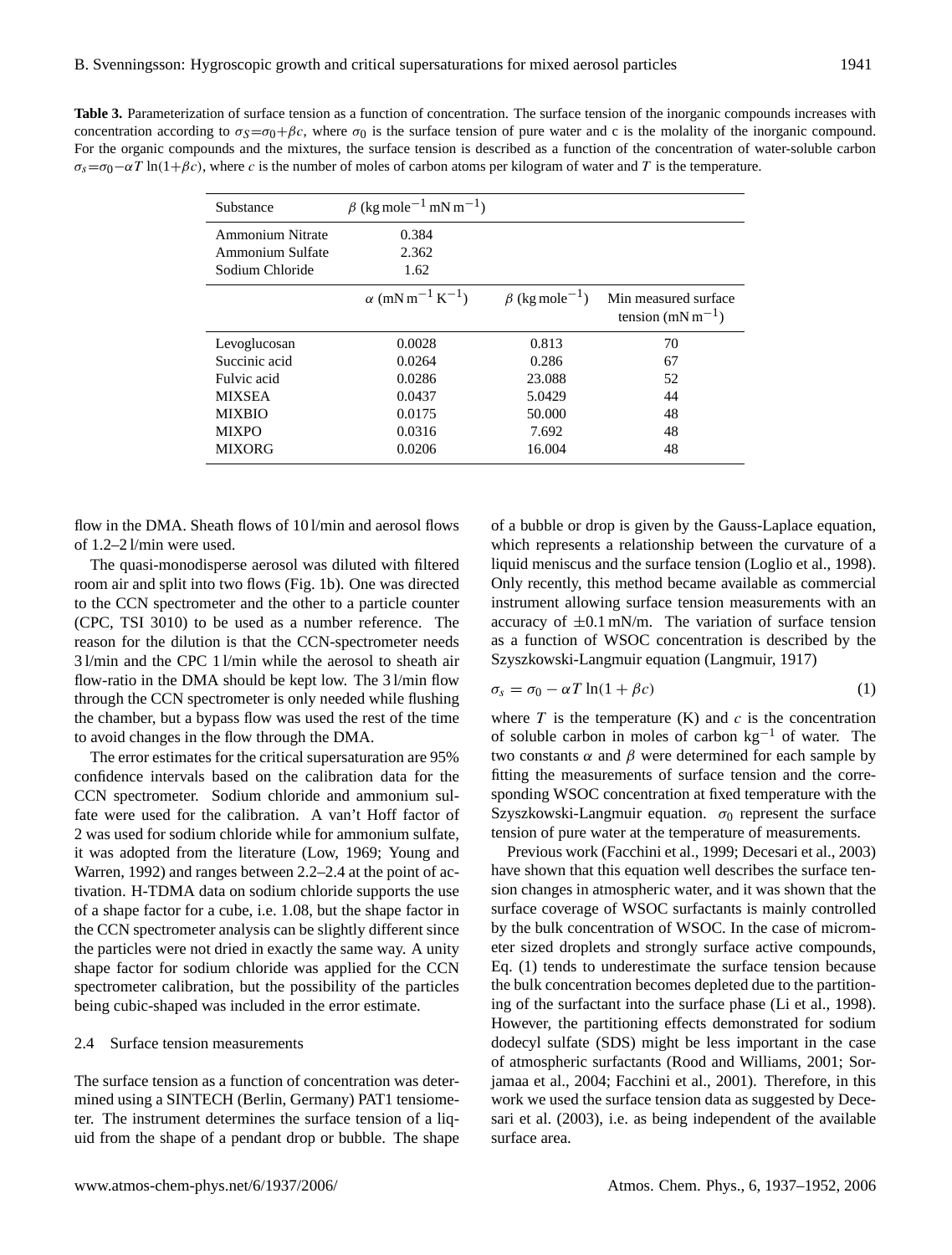To describe the surface tension changes of pure inorganic solutions we have used the empirical relation suggested by Hänel (1976):

$$
\sigma_S = \sigma_0 + \beta c \tag{2}
$$

where c is the concentration of inorganic salt in moles kg<sup> $-1$ </sup> of water.

The results from the surface tension measurements of the organics and the mixtures are presented in Figs. 2a and b. The values of the parameters used in Eqs. (1) and (2) are presented in Table 3.

#### 2.5 Data evaluation

The equilibrium water vapor pressure  $(p)$  over a droplet surface containing a single solute in water can be expressed using the Köhler equation, i.e. the combination of Raoult's law for water activity  $a_w$  and the Kelvin curvature effect as:

$$
RH = \frac{p}{p_0} = a_w \exp\left(\frac{4\sigma M_{\text{water}}}{\rho_{\text{water}} RT d}\right)
$$
 (3)

where  $p_0$  is the equilibrium water vapor pressure above a flat surface of pure water,  $\sigma$  is the surface tension,  $M_{\text{water}}$ the molar weight of water,  $\rho_{\text{water}}$  the density of water, R the universal gas constant,  $T$  the temperature, and  $d$  the droplet diameter.

$$
a_w = \frac{n_{\text{water}}}{n_{\text{water}} + in_s} = \frac{1}{1 + i M_{\text{water}} m_s} \tag{4}
$$

where  $n_{\text{water}}$  and  $n_s$  are the number of moles of water and solute, respectively,  $m_s$  the molality of the solute. Non-ideality can be taken care of by the van't Hoff factor  $(i)$ , which is allowed to vary with solution concentration.

Using the Maclaurin formula (see for example Zill and Cullen, 2000), a serial approximation of Raoult's law as a function of molality for a constant van't Hoff factor is obtained (Eq. 5), with factors only depending on the molar weight of water and the van't Hoff factor.

$$
a_w(m_s) \approx 1 - iM_w m_s + (iM_w)^2 m_s^2 - (iM_w)^3 m_s^3
$$
  
 
$$
+ (iM_w)^4 m_s^4 - (iM_w)^5 m_s^5 + \dots
$$
 (5)

In cloud physics, an approximation considering only the linear term is often used. Used with a fix  $i$ , this simplification is only valid for diluted drops and could not be used in interpreting hygroscopic growth data. To investigate if hygroscopic growth follows Raoult's law with a constant van't Hoff factor, Eq. (5) will be compared with the polynomial fits obtained from the experimental data.

Some other parameterizations of water activity based on hygroscopic growth have been used in order to calculate critical supersaturations (Svenningsson et al., 1994; Brechtel and Kreidenweis, 2000; Kreidenweis et al., 2005). These can be especially useful when data for only a few relative humidities are available, as e.g. for data on ambient aerosols.

Data on hygroscopic growth as a function of relative humidity were used to get a polynomial parameterization of the water activity as a function of molality (Table 4). To be able to do this, water activity was calculated from the relative humidity and molality from the hygroscopic growth. In going from *RH* to water activity for a submicrometer droplet, the *RH* is divided by the Kelvin curvature term (Eq. 3). The measured surface tensions were used in the concentration range covered by the measurements. For higher concentration, the lowest measured surface tension is used (Table 3).

For the pure compounds, the molality of compound s  $(m<sub>s</sub>)$ in the droplet is calculated as

$$
m_s = \frac{n_s}{\text{mass}_{\text{water}}} = \frac{\rho_s \frac{\pi}{6} d_0^3 / M_s}{\rho_{\text{water}} \frac{\pi}{6} \left( d_{RH}^3 - d_0^3 \right)}
$$

$$
= \frac{\rho_s}{M_s \rho_{\text{water}} (DGF_{RH}^3 - 1)}
$$
(6)

where  $\rho_s$  and  $\rho_{\text{water}}$  are the densities of compound s and water, respectively,  $d_0$  is the dry particle diameter,  $d_{RH}$  is the diameter at the higher relative humidity, and  $M_s$  is the molar weight of the dry solute. The *DGF<sub>RH</sub>* represents the diameter growth factor measured by the H-TDMA and is defined as the ratio between the particle diameter at the given relative humidity and the dry particle diameter. As could be seen from Eq. (6),  $m<sub>s</sub>$  depends on the density and the molar weight of the material. For concentrated solutions and for substances with low solubility, the solubility can also put a limit on  $m<sub>s</sub>$ .

To obtain molalities for the mixtures from hygroscopic growth data, the total number of molecules in a mixture,  $n_{\text{tot}}$ , replaces  $n<sub>s</sub>$  in Eq. (6) and is given as:

$$
n_{\text{tot}} = \rho \frac{\pi}{6} d_0^3 \sum_s \frac{\varepsilon_{m,s}}{M_s} \tag{7}
$$

In general, the densities of the dry, mixed particles are not known. To estimate densities of the dry, mixed particles we therefore assume that both masses and volumes are additive when two or more compounds are mixed.

$$
\frac{1}{\rho} = \sum_{s} \frac{\varepsilon_{m,s}}{\rho_s} \tag{8}
$$

where  $\varepsilon_{m,s}$  is the mass fraction of compound s in the dry particle. The same assumption is used in the molality calculation above (Eq. 6) to get the amount of water.

The ZSR method to estimate the water activity of a mixture, using the water activities of the pure compounds, is defined by the following equation:

$$
1 = \sum_{s} \frac{m_s (a_w)}{m_{o,s} (a_w)}
$$
(9)

where  $m<sub>s</sub>$  is the molality of compound s in the mixture and  $m_{o,s}$  is the molality of the single electrolyte solution of component s for which the water activity equals that of the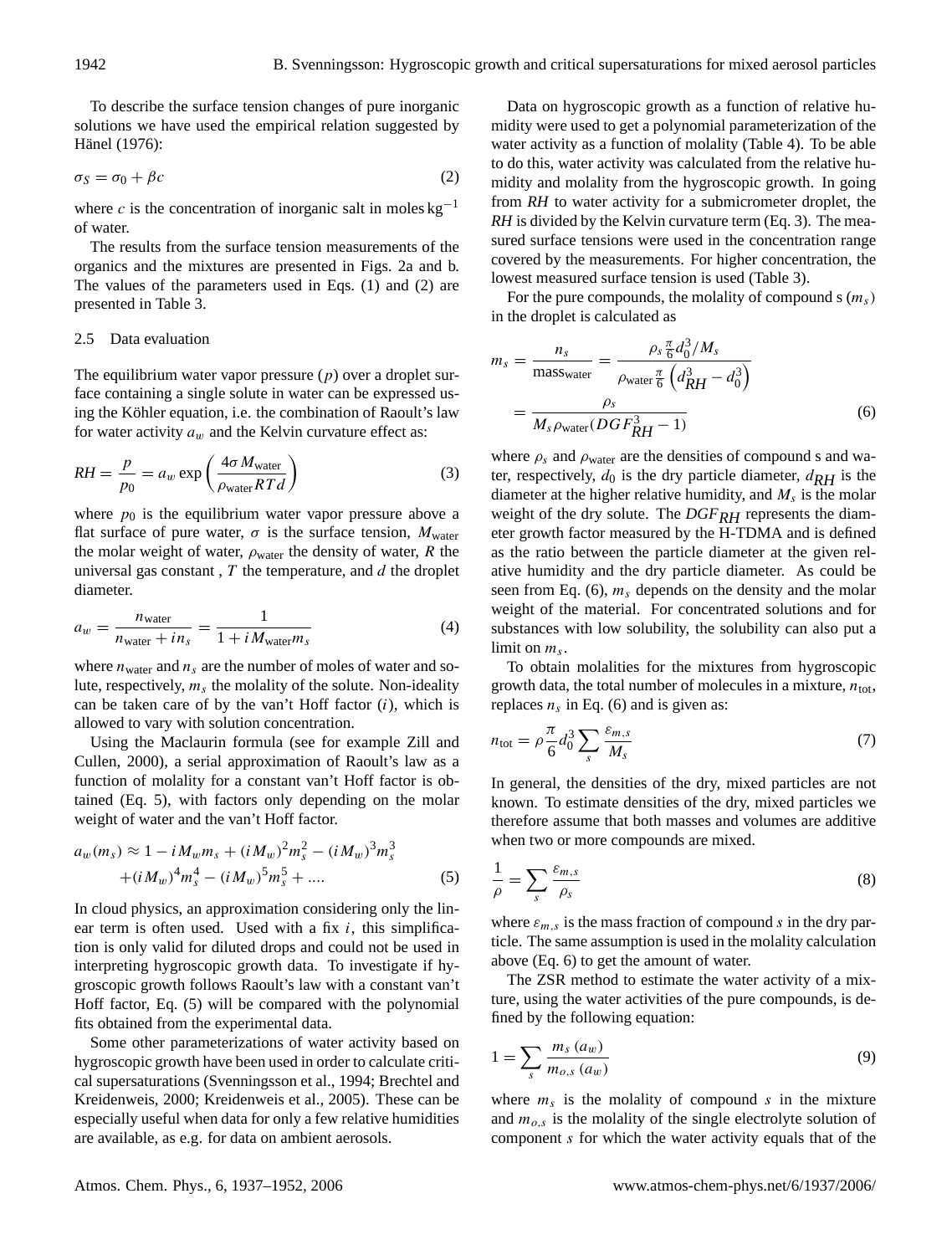**Table 4.** Parameters in the polynomial fit of the H-TDMA data.  $a_w(m_s)=1+a_1m_s+a_2m_s^2+a_3m_s^3+a_4m_s^4+a_5m_s^5$ . The parameterization is valid for molalities lower than  $m_{\text{max}}$  indicated in the table. The errors in the molality, caused by the uncertainty in the growth factor measurements, have also been parameterized. Due to the nonlinearity in the conversion from growth factor to molality, the errors are not symmetrical. The errors in the direction of increasing molality (*m*) are described as  $dm/m=a+m+b+$  and those in the direction of decreasing molality as  $-dm/m=a_{m}+b_{n}$ . It should be pointed out that all factors in the parameterizations has to be used, especially for concentrated solutions. For comparison, the serial approximation of Raoult's law for a constant van't Hoff factor of 1 is given.

| Substance/Mixture      | $a_1$                    | $a_2$                    | $a_3$                    | $a_4$                    | $a_5$                    | $R^2$ | $m_{\text{max}}$ | $a_{+}$ | $b_{+}$ | $a_{-}$ | $b-$   |
|------------------------|--------------------------|--------------------------|--------------------------|--------------------------|--------------------------|-------|------------------|---------|---------|---------|--------|
| Levoglucosan           | $-0.0159$                | $2.77*10^{-4}$           | $-3.36*10^{-6}$          | $1.72*10^{-8}$           | $\overline{\phantom{m}}$ |       | 50               | 0.0095  | 0.0142  | 0.0047  | 0.0386 |
| Succinic Acid          | $\overline{\phantom{0}}$ | $\overline{\phantom{0}}$ | $\overline{\phantom{0}}$ | $\overline{\phantom{0}}$ | $\overline{\phantom{0}}$ |       |                  |         |         |         |        |
| <b>Fulvic Acid</b>     | $-0.0101$                | $-3.11*10^{-4}$          | $1.62*10^{-5}$           | $-1.95*10^{-7}$          |                          |       | 20               | 0.0757  | 0.1895  | 0.0169  | 0.0771 |
| Ammonium Nitrate       | $\overline{\phantom{0}}$ |                          |                          |                          |                          |       |                  |         |         |         |        |
| <b>MIXBIO</b>          | $-0.0148$                | $-4.71*10^{-3}$          | $1.23*10^{-3}$           | $-1.23*10^{-4}$          | $4.32*10^{-6}$           |       | 11               | 0.0092  | 0.0188  | 0.0074  | 0.0205 |
| <b>MIXSEA</b>          | $-0.0151$                | $-1.70*10^{-3}$          | $2.08*10^{-4}$           | $-9.62*10^{-6}$          | $1.54*10^{-7}$           |       | 17               | 0.0054  | 0.0237  | 0.0044  | 0.0244 |
| <b>MIXORG</b>          | $-7.80*10^{-3}$          | $9.93*10^{-5}$           | $-9.69*10^{-7}$          | $4.58*10^{-9}$           |                          |       | 140              | 0.0083  | 0.0031  | 0.0031  | 0.0436 |
| <b>MIXPO</b>           | $-1.91*10^{-2}$          | $-7.19*10^{-5}$          | $4.08*10^{-5}$           | $-1.95*10^{-6}$          | $2.94*10^{-8}$           |       | 30               | 0.0056  | 0.0242  | 0.0041  | 0.0271 |
| Van't Hoff factor $=1$ | $-0.018$                 | $3.24*10^{-4}$           | $-5.83*10^{-6}$          | $1.05*10^{-7}$           | $-1.89*10^{-9}$          |       |                  |         |         |         |        |

solution mixture. In this work we use the ZSR method expressed as

$$
mass_{\text{water}\_\text{tot}} = \sum_{s} mass_{\text{water}\_\text{s}} \tag{10}
$$

where  $mass_{water\_tot}$  is the mass of water in the mixture at the given water activity and mass<sub>water s</sub> is the mass of water that would have been associated with the amount of the single electrolyte present in the mixed particle at the given water activity.

The parameterizations of water activity as a function of molality obtained from H-TDMA data were used to calculated critical supersaturations (maximum value of Eq. 3), in order to compare with experiments. The ZSR method applied to Raoult's law gives another, simple model for the water activity of a mixture  $(a_w)$ ,

$$
a_w = \frac{1}{1 + M_{\text{water}} \sum_{s} (i_s m_s)} \tag{11}
$$

if the van't Hoff factors for the pure compounds  $(i<sub>s</sub>)$  are known. Also this expression for the water activity was tested against experiments

#### **3 Results and discussion**

#### 3.1 Pure compounds

## 3.1.1 Sodium chloride, ammonium sulfate, and ammonium nitrate

The hygroscopic growth of the same batch of ammonium sulfate as used in the mixtures was compared to the ammonium sulfate salt used for temperature calibration. Their hygroscopic behaviours were identical within experimental errors and agreed well with literature data for *RH*<95%. At *RH*>95%, ammonium sulfate is used in the H-TDMA as a reference in order to calibrate the temperature in the second DMA.

Also the hygroscopic behaviour of sodium chloride was studied. The hygroscopic growth found in this study is somewhat lower than calculated from electrodynamic balance data of water activity as a function of mass fraction of solute (Tang, 1996). This is expected since many studies have shown that the NaCl-particles are of cubic or even more agglomerated shape, the shape being dependent on the drying process (Gysel et al., 2002; Pöschl et al., 2000). In our case a dynamic shape factor (see e.g. Hinds, 1999) of 1.08–1.09 has to be applied to reproduce the result of Tang (corresponding to a cubic shape or a change in selected dry volume equivalent diameter from 100 to ∼95 nm).

The measured hygroscopic growth of ammonium nitrate (Fig. 3a) at subsaturations was substantially lower than that calculated from activity data of Tang et al. (1996) or the AIM-model (Clegg et al., 1998; Wexler and Clegg, 2002; [http://www.hpc1.uea.ac.uk/](http://www.hpc1.uea.ac.uk/~e770/aim.html)∼e770/aim.html). In order to reproduce the growth calculated from the data given by Tang, the selected dry diameter (100 nm) had to be corrected down to 87 nm. No deliquescence point was detected, indicating that the particles still could be in some liquid-like state also at the low *RH* in the first DMA. Ammonium nitrate has previously been studied at several occasions using the same equipment in Lund. All these results are in agreement with the present study. Mikhailov et al. (2003) have also analyzed the hygroscopic behavior of ammonium nitrate using an H-TDMA. They as well did not see any deliquescence behavior of the aerosol particles and they measure a lower particle hygroscopic growth than predicted from Tang's water activity data. In order to reproduce Tang's water activity data they need a change in dry particle diameter from 99 (selected dry mobility diameter) down to 89 nm. They explain the lower growth with chemical decomposition and evaporation,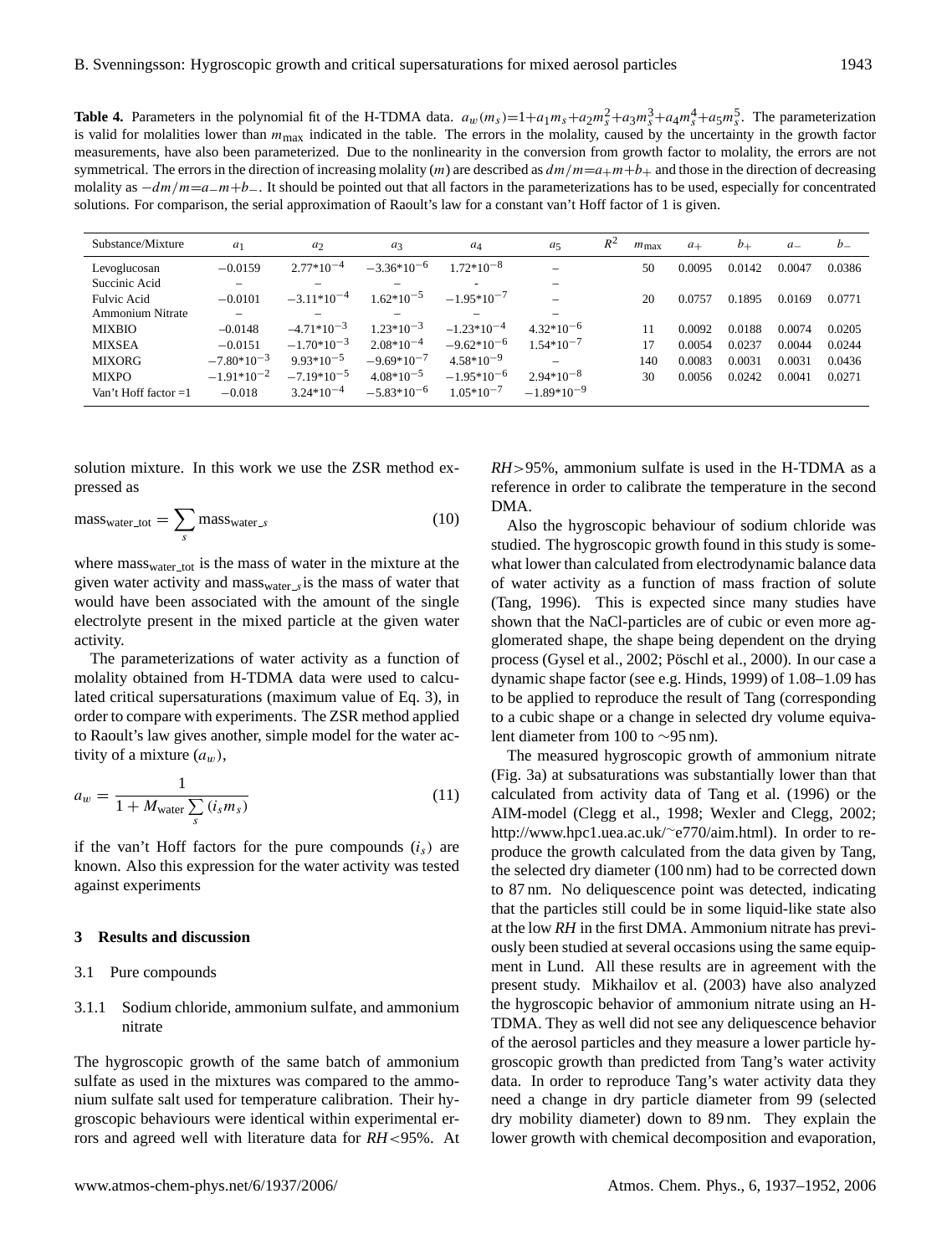

**Fig. 2a.** Measured surface tension as a function of concentration for the pure organic compounds. The lines represent the fitted curves (table 3):  $\sigma_s = \sigma_0 - \alpha T \ln(1 + \beta c)$ .



**Fig. 2b.** Measured surface tension as a function of concentration for the mixtures. The lines represent the fitted curves (Table 3):  $\sigma_s = \sigma_0 - \alpha T \ln(1 + \beta c)$ .

or the particle preconditioning leading to differences in particle density. The water activity as a function of molality for ammonium nitrate is presented in Fig. 4a. The calculations are made assuming that the particles were dry in DMA1 and had a density according to Table 1. Since these assumptions may not be realistic, no parameterization is given in Table 4.

In the CCN spectrometer analysis, sodium chloride and ammonium sulfate are used in the calibration of the supersaturation. Therefore, no data on these two compounds are presented here.

The critical supersaturations for ammonium nitrate particles of various diameters, agrees well with those expected from Köhler theory with a van't Hoff factor of 2. Calculations based on the parameterization of water activity as a function of molality from the H-TDMA data for ammonium nitrate overestimates the critical supersaturation (Fig. 5a).

#### 3.1.2 Levoglucosan

The hygroscopic growth of levoglucosan is presented in Fig. 3a. The solid line represents calculated growth based on parameterization of water activity (Table 4). No deliquescence point is observed. This could be due to a high solubility and consequently a small growth factor at *RH* just above the deliquescence point or that the particles were not completely dry in the first DMA. These results are in agreement with other resent studies (Mochida and Kawamura, 2004; Chan et al., 2005). The size dependence of the growth factors was investigated and found to agree well with that expected from the variation of the Kelvin effect with droplet diameter. In the calculation of the Kelvin effect, the parameterization of the surface tension given in Table 3 was applied. Levoglucosan has a very small effect on the surface tension (Fig. 2a).

The parameterization of water activity as a function of molality (Fig. 4a and Table 4) agrees well with that expected for a van't Hoff factor of 1 or just below, see Fig. 4a. Using this parameterization together with surface tension data reveals predicted critical supersaturations that are slightly above those found experimentally, but within the error bars (Fig. 5a).

#### 3.1.3 Succinic acid

For succinic acid, no hygroscopic growth was observed at relative humidities below 98.5% (Fig. 3a). This is in agreement with the results of e.g. Peng et al. (2001) who used an electrodynamic balance to study the water cycle of some organic acids. They exposed originally dry succinic acid particles to relative humidities of up to 90% and observed no water uptake. These observations of very high deliquescence points for succinic acid are in agreement with its limited solubility. Starting with a liquid droplet, Peng et al. (2001) showed that succinic acid particles exist in supersaturated solutions down to 60% relative humidity. The effect of this limited solubility on the hygroscopic behavior of the mixed particles is discussed in the sections about MIXORG and MIXBIO.

The limited solubility of succinic acid affected the CCN spectrometer measurements as well. For particles smaller than about 80 nm in diameter, no well-defined critical supersaturation was observed. In a separate study on the CCN activation of succinic acid it was found that, due to its limited solubility, the effect of trace amounts of soluble impurities on the critical supersaturation is large. Taking this effect into account, the observed critical supersaturations agreed well with a van't Hoff factor of 1 for succinic acid (Bilde and Svenningsson, 2004).

A van't Hoff factor close to 1 is in agreement with electrodynamic balance data (Peng et al., 2001) and is expected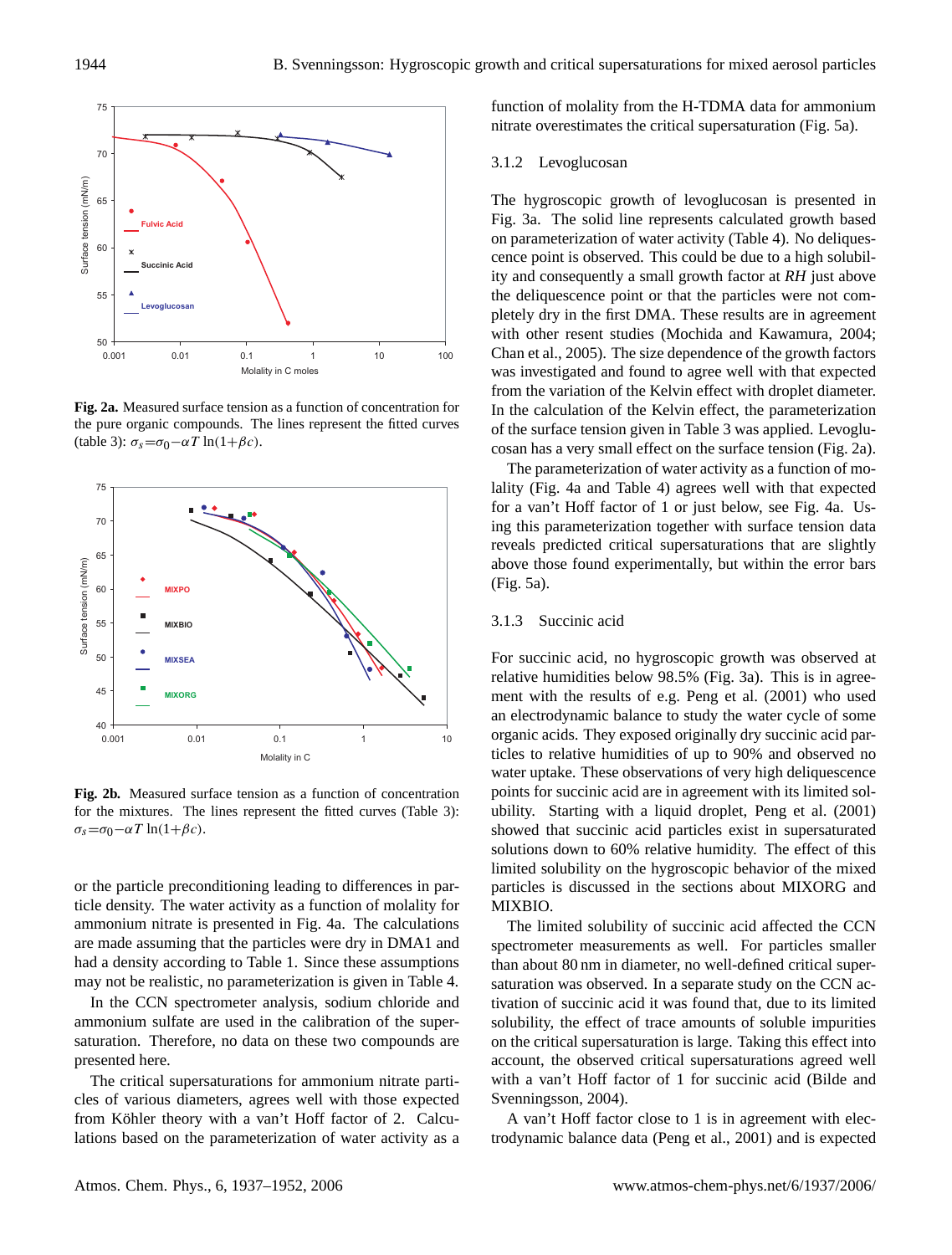

**Fig. 3a.** Hygroscopic diameter growth as a function of water activity for the pure substances. The solid lines are calculated hygroscopic growth from the parameterizations of water activity as a function of molality (Table 4).



**Fig. 3b.** Hygroscopic diameter growth for the mixtures MIXSEA and MIXBIO. The estimated hygroscopic growth using the ZSR method is also given (solid lines). In the case of MIXBIO, the effect of taking succinic acid into account according to its solubility is demonstrated. For MIXSEA, the small blue triangles represent the experimental results, assuming that the effective dry diameter was 86 nm instead of 100 nm, e.g. due to a shape factor of 1.2.



Fig. 3c. Same as Fig. 3b, but for MIXPO and MIXORG. Since the hygroscopic behavior of ammonium nitrate in this work differ from that given by Tang et al. (1996), the hygroscopic growth for MIXPO according to ZSR, was calculated using our measured growth of ammonium nitrate particles (solid red line) and the growth based on Tangs data (dotted red line).



**Fig. 4.** Water activity as a function of molality based on hygroscopic growth data: **(a)** the pure compounds and **(b)** the mixtures. The lines represent the polynomial fits (Table 4). Ammonium sulfate and sodium chloride from the work by Tang et al. (1994 and 1996) as well as a curve representing a van't Hoff factor of 1 (Eq. 6) are included for comparison. No data for succinic acid are given, since no growth was observed.

due to the low dissociation constant for succinic acid. Thus, in using the ZSR method to estimate the hygroscopic growth of mixed particles, succinic acid is included with a constant solubility of 88 g/l water (Saxena and Hildemann, 1996) and a van't Hoff factor of 1. Succinic acid introduces some reduction in the surface tension (Fig. 2a).

#### 3.1.4 Fulvic acid

Fulvic acid cannot be described as a pure compound, but rather as a mixture of compounds with different mole weights, densities, van't Hoff factors, and influence on the surface tension (Averett et al., 1989). It is also by far the most surface-active compound in this study (Fig. 2a).

The parameterization of water activity as a function of molality (Table 4, Fig. 4a) indicates a van't Hoff factor smaller than 1, which is not too surprising since the molality is based on assumptions concerning average molar weight and density for fulvic acid. A recent H-TDMA study (Brooks et al., 2004) and an electrodynamic balance study (Chan and Chan, 2003) on Suwannee River Reference fulvic acid show hygroscopic growth factors similar to those found in this work (Fig. 3a).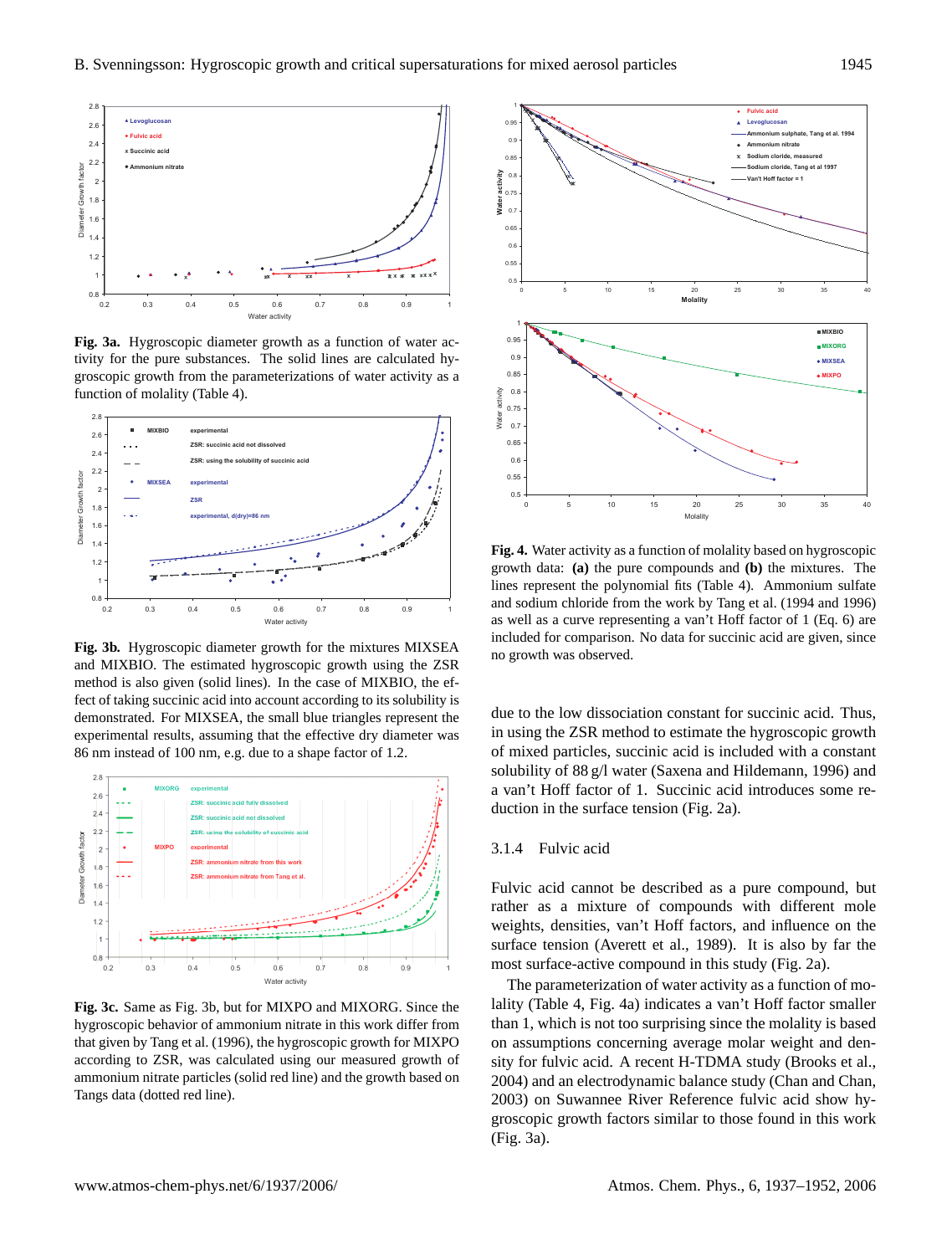

**Fig. 5a.** Critical supersaturation as a function of particle diameter for the pure substances. The solid lines represent the result of estimating the critical supersaturation from the parameterization of water activity as a function of molality and the surface tension. For fulvic acid, the surface tension is set to 52 mN/m for concentrations above the measurement range. The dotted red curve is obtained assuming that the surface tension decreases to 45 mN/m. The dotted blue line is obtained using a van't Hoff factor of 1 together with density and molar weight for levoglucosan. The dotted black line is calculated assuming a van't Hoff factor of 2 for ammonium nitrate.



**Fig. 5b.** Critical supersaturation as a function of particle diameter for the mixtures MIXBIO and MIXSEA. Calculated critical supersaturations are represented by solid lines. The calculations are based on the parameterization of water activity (Table 4) and the surface tension (Table 3). The dotted blue line is obtained using a parameterization for MIXSEA, based on ZSR mixing rule (solid blue line, Fig. 3b). The dotted black line is obtained using Raoult's law and the ZSR mixing rule as described in section about MIXPO.

The modeled critical supersaturations based on H-TDMA data and surface tension agrees well with the measured (Fig. 5a). In these calculations, the parameterisation of the surface tension for fulvic acid (Table 3) is used in the concentration range covered by the measurements (Fig. 2a). For higher concentrations, the surface tension is kept constant at 52 mN/m, corresponding to a molality in carbon of 0.42, i.e. the highest concentration for which the surface tension was measured. Activating fulvic acid solution droplets with dry particle diameters in the range studied (80 to 180 nm)



**Fig. 5c.** Same as Fig. 5b but for MIXPO and MIXORG. The solid lines represent the results of calculations based on the parameterizations (Table 4) and the measured surface tensions. The dotted red line is obtained using Raoult's law and the ZSR mixing rule as described in section about MIXPO.

are more concentrated than that. We thus made a sensitivity test to see the importance of the choice of the concentration cut point, above which the surface tension is assumed to be constant. If the surface tension is allowed to decrease to 45 mN/m, the supersaturation is underestimated for particles with dry diameter lower than 120 nm (dotted line in Fig. 5a).

#### 3.1.5 Summarizing the pure compounds

Both the H-TDMA data for subsaturation, and the critical supersaturations determined using the CCN spectrometer indicates van't Hoff factors of 1 or less for the individual organic compounds studied (succinic acid, levoglucosan, and fulvic acid). This is not to surprising, since levoglucosan (a sugar) is not expected to dissociate and succinic acid will only do so to a very low extent at the concentrations relevant for activation. A van't Hoff factor much higher than 1, would very much overestimate their water uptake at subsaturation and during activation.

Applying the parameterizations of water activity as a function of molality from the H-TDMA data and the Kelvin effect based on the measured surface tensions, gives critical supersaturations that are slightly higher than the experimental ones. In many cases, however, they are within the experimental error bars (Fig. 5a). The slight overestimation of the critical supersaturation could be due to an increasing dissociation for molalities lower than those analyzed using the H-TDMA. In the case of fulvic acid the same type of calculations gives values that are equal or lower compared to experiments. The results are, however, very sensitive to the extrapolation of surface tension data from the highest analyzed concentration, to the concentrations relevant during activation (Fig. 5a).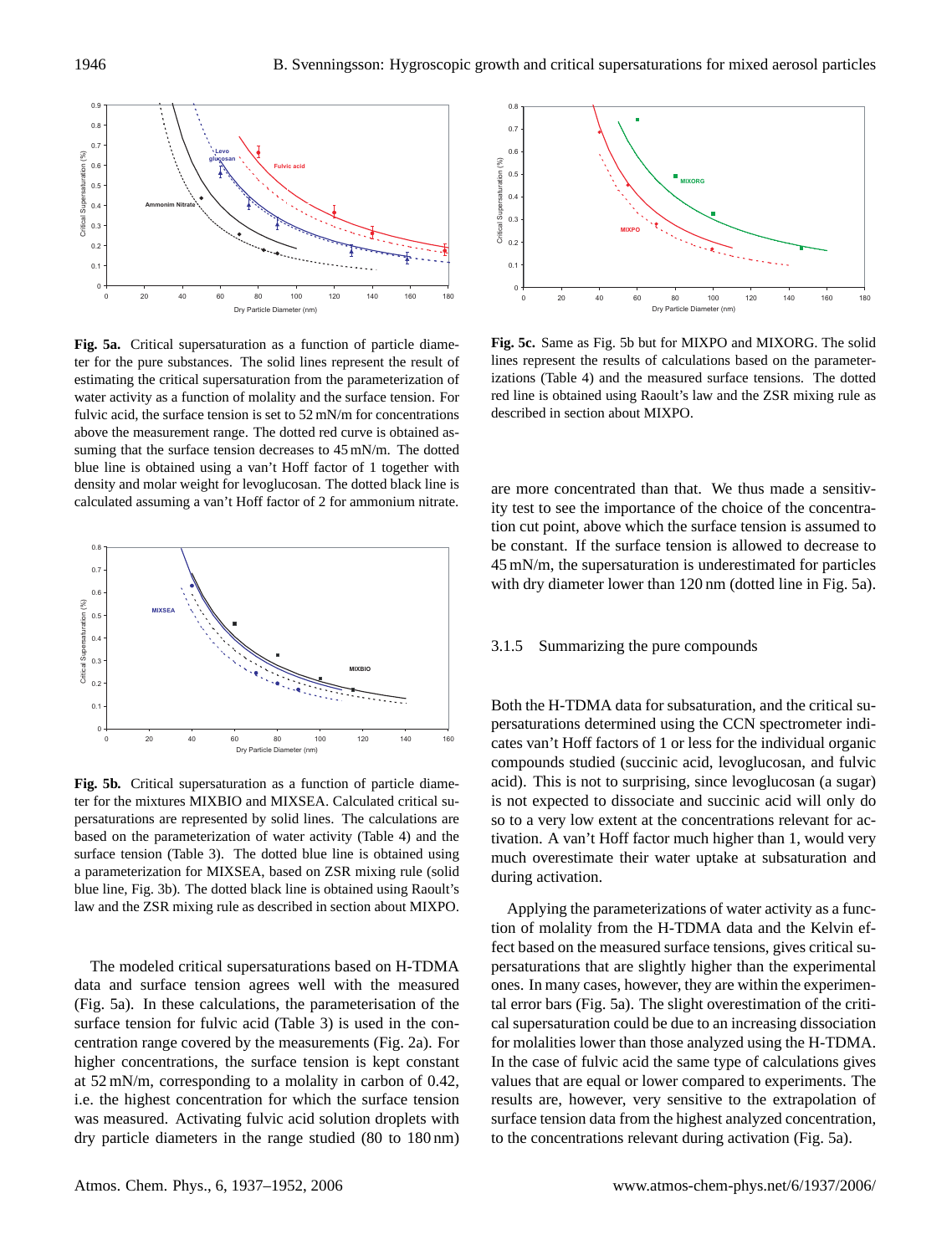B. Svenningsson: Hygroscopic growth and critical supersaturations for mixed aerosol particles 1947

#### 3.2 Mixtures

## 3.2.1 MIXSEA

MIXSEA is a mixture of sodium chloride, ammonium sulfate, fulvic acid and succinic acid (Table 2).

In the hygroscopic growth of MIXSEA (Fig. 3b), the effect of deliquescence can be seen in the water activity range 0.61–0.64. This deliquescence water activity is significantly lower than that for pure ammonium sulfate and sodium chloride. For this mixture, also the efflorescence branch of the growth curve was analyzed and the particles were not dried out completely at 40% *RH*. When analyzing the efflorescence branch, the aerosol relative humidity was set to 85%. Our data show no difference between the efflorescence and the deliquescence branch for relative humidities above 65%, indicating that most of the inorganic salt that was dissolved at 85% *RH* also was in solution at 65% *RH*. A parameterization of the water activity as a function of molality (Fig. 4b) is given in Table 4.

In the case of MIXSEA, the hygroscopic growth is much smaller than expected from the ZSR method. Cohen et al. (1987) also found a deviation from ZSR for ammonium sulfate/sodium chloride mixtures. Several possible reasons for the discrepancy can be identified. In order to explain the observed growth in terms of density or shape factor, the density should be only 68% of that determined from Eq. (8) or a shape factor of 1.2 has to be used. Also loss of aerosol particle mass due to evaporation of HCl and NH<sub>3</sub> could be considered.

Modeling of the crystals formed from a mixture of ammonium, sodium, chloride, and sulfate ions [\(http://www.hpc1.](http://www.hpc1.uea.ac.uk/~e770/aim.html) uea.ac.uk/∼[e770/aim.html;](http://www.hpc1.uea.ac.uk/~e770/aim.html) Wexler and Clegg, 2002; Clegg et al., 1998) shows that these ions preferentially form ammonium chloride and sodium sulfate. Also crystal structures containing all four ions are possible. If sodium sulfate crystallize to  $Na<sub>2</sub>SO<sub>4</sub>·10H<sub>2</sub>O$ , the relatively low density of this sodium sulfate crystal and the amount of water in the crystals is more than sufficient to explain the deviation from ZSR. Sodium sulfate has several different forms of crystals, with and without crystal water and with different solubility. A low solubility for sodium sulfate offers another possible explanation.

The behavior could alternatively be explained by interactions of organic compounds with sodium chloride in solution. Based on the available data, we can not make any conclusions on the reason for the deviation from the ZSR method and mixtures of sodium chloride with organic acids and with ammonium sulfate have to be studied further.

The critical supersaturation obtained using the water activity parameterization in Table 4 and the surface tension gave good agreement with measurements for particles with a diameter of 40 nm, but overestimated the critical supersaturation for larger particles. The result of applying the ZSR method to the parameterizations for the pure compounds is presented in Fig. 3b (blue solid line). Using a parameterization of water activity as a function of molality based on this curve gave a better agreement with the measured critical supersaturations for the larger particles (Fig. 5b). This indicates that the reason for the deviation from the ZSR method found at subsaturation is most important at high concentrations, as e.g. if it is caused by a low solubility.

#### 3.2.2 MIXPO

The MIXPO mixture is composed of ammonium sulfate, ammonium nitrate, levoglucosan, fulvic acid and succinic acid (Table 2). Its hygroscopic growth at subsaturation showed a deliquescence behavior and in the span 55–70% *RH* (Fig. 3c) deliquescent particles as well as non- deliquescent particles existed. Below 50% and above 80% all particles were nondeliquesced and deliquesced, respectively.

For MIXPO the ZSR gives values close to the experimental hygroscopic growth, only a small overestimate can be seen (Fig. 3c): ZSR, based on the hygroscopic growth data from this study, could reproduce the results if an effective dry diameter of 97 nm is assumed. A parameterization of the water activity as a function of molality is given in Table 4.

The critical supersaturations observed using the CCN spectrometer agree well with those calculated from the parameterisation of water activity and the surface tension data (Fig. 5c). As a comparison, calculations based on determining the water activity from Raoult's law and the ZSR mixing rule (Eq. 11), with van't Hoff factors of 1 for the organic compounds, 2 for ammonium nitrate, and 2.3 for ammonium sulfate (Low, 1969; Young and Warren, 1992) are presented in Fig. 5c (dashed red line). When applied to MIXPO, this gives a good agreement for the largest particles studied (Fig. 5c), but results in underestimates of the supersaturations for the smallest.

#### 3.2.3 MIXBIO

The mixture MIXBIO consists of ammonium sulfate, levoglucosan, fulvic acid and succinic acid as described in Table 2.

The hygroscopic growth of MIXBIO is presented in Fig. 3b and it agrees well with that obtained applying the ZSR method to the parameterizations for the pure compounds. Including succinic acid, taking into account its solubility, results in a small overestimation in the water uptake compared to a small underestimate, if succinic acid is not taken into account. A solubility that decreases with the concentration of inorganic ions (Shulman et al., 1996) could possibly give an even better agreement.

The surface tension reduction as a function of mol C/kg water for MIXBIO, MIXPO, MIXSEA, and MIXORG is similar (Fig. 2b and Table 2). However, since MIXBIO and MIXORG contain less inorganic ions, their carbon molality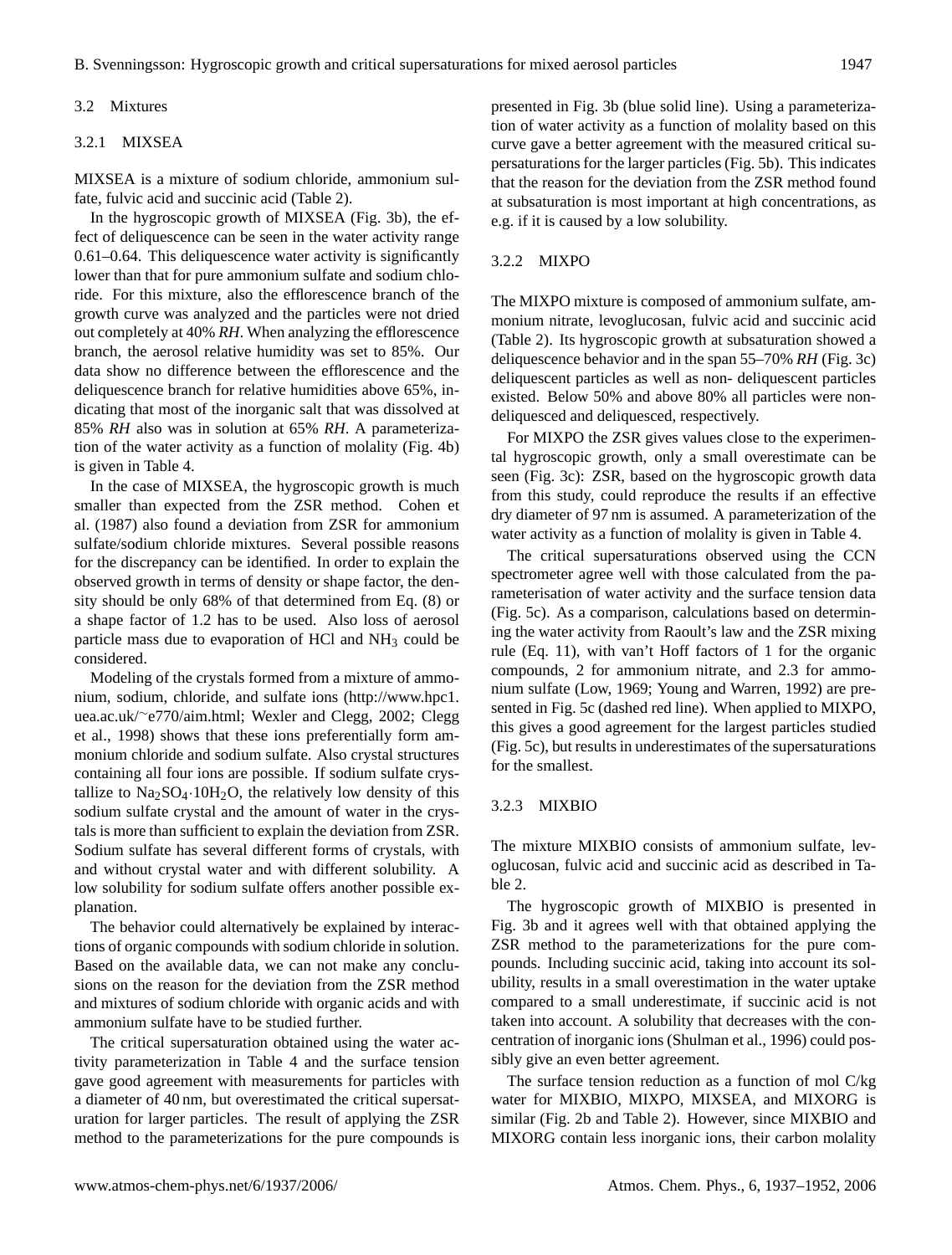at activation is higher, resulting in a larger reduction in the critical supersaturation.

Also for MIXBIO, the critical supersaturation is modeled using the parameterization of the water activity and the surface tension as functions of concentration. The agreement is good for the larger particles (Fig. 5b), but for particles with diameters of 60 and 80 nm the modeled critical supersaturations are lower than the experimental. As a comparison, calculations based on Raoult's law and the ZSR mixing rule, in the same way as for MIXPO, were made. When applied to MIXBIO, it results in underestimates of the supersaturations for particles of all sizes studied.

# 3.2.4 MIXORG

MIXORG is a mixture of three organic compounds (Table 2): levoglucosan, succinic acid and fulvic acid. The hygroscopic growth factors for this mixture are significantly lower than for the other three (Fig. 3c).

Describing the hygroscopic growth of MIXORG by adding water associated with each pure compound, i.e. the ZSR method, agrees with experimental observations if the water uptake by succinic acid, according to its solubility (88 g/l water, Saxena and Hildemann, 1996), is taken into account. If the contribution to the water uptake by succinic acid is not included, the hygroscopic growth is underestimated and unlimited solubility for succinic acid will overestimate it (Fig. 3c). A parameterization of the water activity as a function of molality is given in Table 4. Note that the molality is calculated using Eqs.  $(6)$ – $(8)$ , assuming that everything is dissolved, not taking into account that a fraction of the succinic acid could be solid.

Experimentally determined critical supersaturations for MIXORG (Fig. 5c) are consequently much higher than those for the other 3 mixtures. The critical supersaturations obtained from the model using the water activity parameterisation (Table 4 and Fig. 4b) and the measured surface tension data (Fig. 2b) agrees well with those measured for particles with diameters of 100 nm or larger. For smaller particles the model underestimates the critical supersaturation. This is surprising, since all the succinic acid is not expected to be dissolved, even for the highest water activities studied with the H-TDMA (compare the dashed-dotted and solid curves for MIXORG in Fig. 3c). However, it should, according to the solubility for succinic acid, be dissolved at activation. This effect would cause an overestimation of the critical supersaturation.

## 3.2.5 Summarizing the mixtures

Based on water activity parameterizations for single compounds derived from HTDMA measurements, the ZSR mixing rule can explain the hygroscopic growth of 3 out of 4 mixtures. In one of these (MIXORG) the solubility of succinic acid has to be taken into account to achieve satisfactory agreement. Several other studies have found that ZSR can well describe experimental results for mixed particles. For example Choi and Chan (2002) found that mixtures of maleic and malic acids and of malonic and glutaric acids in 1:1 molar ratios follow ZSR. Brooks et al. (2004) studied humic acid of different origins and Suwannee River Reference fulvic acid mixed with ammonium sulfate and they also found that ZSR gave results that are consistent with measurements.

The only mixture containing sodium chloride (MIXSEA) shows a very pronounced deviation from ZSR. No conclusion on the reason for deviation can be drawn from the available data. However, the ions in this mixture can crystallize in several different ways, and it is not clear which salts that should be used in the ZSR mixing rule.

The parameterizations given are valid for the mixtures defined in Table 2. Changes in the composition of the mixture can cause significant changes in the hygroscopicity. This is especially the case for mixtures that deviate from the ZSR mixing rule (e.g. MIXSEA) or are dominated by a compound with low solubility (e.g. MIXORG). Replacing succinic acid in MIXORG by another dicarboxylic acid with similar density, molar weight, and van't Hoff factor but a higher solubility, would change the hygroscopic growth significantly: it would be close to the dotted line in Fig. 3c.

The parameterizations of water activity as a function of molality are used, together with the surface tension data, to estimate critical supersaturations. For MIXSEA and MIXPO the experimentally determined supersaturations are below or equal to the estimated (Figs. 5b and c). For MIXBIO and MIXORG the measured critical supersaturations are equal to or higher than the estimated (Figs. 5b and c). In Fig. 6, critical supersaturations modeled using the water activity parameterizations (Table 4) are plotted against experimental results. For each mixture, a nice linearity is observed. In the case of MIXSEA and MIXPO the slope is close to 1, but for MIXBIO and MIXORG it is around 0.7. Raoult's law and the ZSR mixing rule as described above for MIXPO, gives supersaturations that are lower than those obtained from the parameterizations.

All the mixtures containing fulvic acid exhibit a decrease in the surface tension. Modeling of the Köhler curve, accounting for surface tension lowering as described above and using the parameterizations of water activity from Table 4, show that the effect is most pronounced for MIXORG and MIXBIO (52 mN/m  $<\sigma$  <60 mN/m during activation: the lowest values for the smallest particles). The effect is smaller for MIXPO and MIXSEA (62 mN/m  $<\sigma$  <69 mN/m during activation), since they have larger fractions of inorganic ions and thus a lower concentration of the organic compound at activation.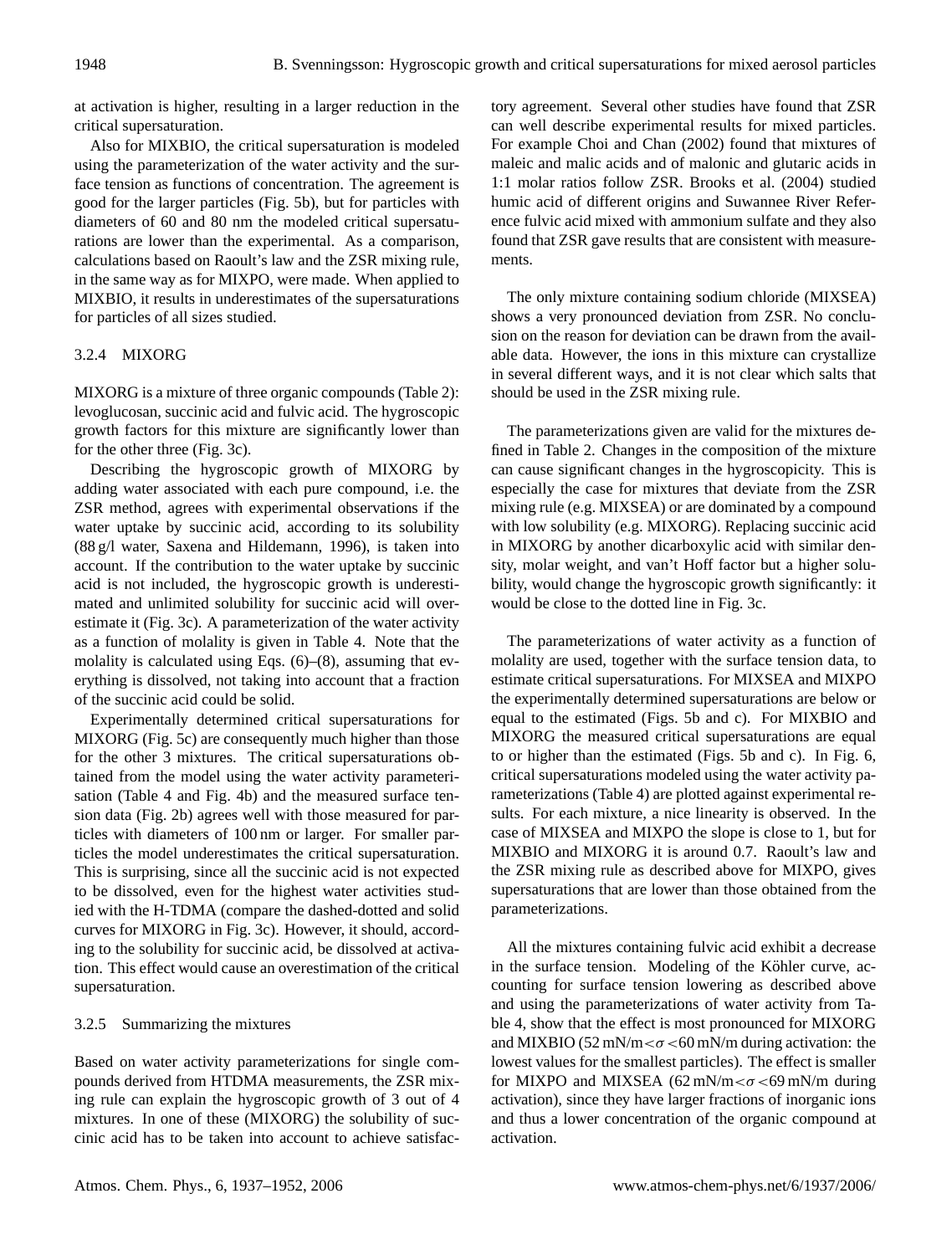## **4 Conclusions**

The present study derives new water activity parameterizations for single compound solutions, which can be used in describing the water uptake under sub- and super-saturated conditions for aerosol particles made of inorganic and organic water-soluble compounds. Also parameterizations for mixtures of model compounds are presented. To this aim, the chemical composition of the water-soluble fraction of different types of atmospheric aerosol was reproduced in laboratory and the generated aerosols were subsequently studied with a H-TDMA instrument and a CCN spectrometer. Three main types of aerosols were investigated: MIXBIO (biomass burning aerosol), MIXPO (polluted continental aerosol) and MIXSEA (polluted marine aerosol). The chemical compositions of these aerosol types were determined on the basis of the results of recent aerosol characterization experiments. In these cases, three compounds represented the organic fraction: levoglucosan, succinic acid and fulvic acid, in different percentages. In addition a mixture of these organic compounds only (MIXORG) was studied.

The hygroscopic growth and critical supersaturations for the organic compounds studied are consistent with van't Hoff factors close to one. This is expected from their low dissociation.

The ZSR method was applied to the mixtures considered in this study. The results show that the hygroscopic growth of most of the mixtures could be well described using the ZSR model, i.e. by adding the water uptake by the pure compounds. One exception is MIXSEA that showed a much smaller hygroscopic growth than expected from the ZSR model. Based on the available data, no conclusions can be made on the causes for this discrepancy, even though several possible reasons are identified. In the case of MIXORG, the limited solubility of succinic acid has to be taken into account to explain the hygroscopic growth.

Succinic acid has a low solubility, and thus a high deliquescence point. Therefore its water activity could not be determined in the H-TDMA measurements. However, in mixtures, succinic acid contributes significantly to the water uptake, especially during activation, showing that slightly soluble organic compounds are likely to influence the CCN ability of mixed inorganic/organic particles. It could be expected that a model based on the parameterization of water activity should lead to an overestimation of the critical supersaturations mixtures with a high fraction of compounds with low solubility. The comparison of the critical supersaturation measured by the CCN spectrometer for a mixed solution of only organic compounds (MIXORG: levoglucosan, succinic acid and fulvic acid) with the modeled one shows that the model underestimates the critical supersaturation for particles smaller than 100 nm. The occurrence of slightly soluble compounds is of concern, because their water activity can be estimated only with some assumptions concerning e.g. sol-



**Fig. 6.** The critical supersaturation calculated using the parameterizations of water activity (Table 4) and the surface tension (table 3) versus those determined experimentally for the four mixtures studied.

ubility in mixtures, introducing a source of uncertainty into modeling.

The new parameterizations of water activity are applied in the basic form of the Köhler equation (Eq. 3) to provide an estimate of the critical supersaturation as a function of particle size. The critical supersaturation of the aerosol particles of the single compound solutions and mixtures analyzed by the CCN spectrometer are compared with those estimated by the Köhler equation as described above. The results show that the model matches with the measurements within 0.05% of supersaturation for most of the compounds, even though it has a general tendency to overestimate it. For MIXSEA the model overestimates the critical super-saturation for all particle diameters: the theoretical critical supersaturations are 0.03 to 0.10% higher than the measured. A parameterisation based on ZSR offers a much better agreement. The good agreement for fulvic acid is only obtained if the surface tension is kept constant at molalities above the measured range. The model is adequate in forecasting the critical supersaturation for MIXBIO particles with diameters of 100 nm or larger, whereas it underestimates the critical supersaturation for smaller particles.

The surface tension lowering as a function of concentration of carbon atoms is similar for the four mixtures containing fulvic acid. The effect on the critical supersaturation is, however, most pronounced for MIXBIO, MIXORG, and fulvic acid, since they contain only small amounts of inorganic ions.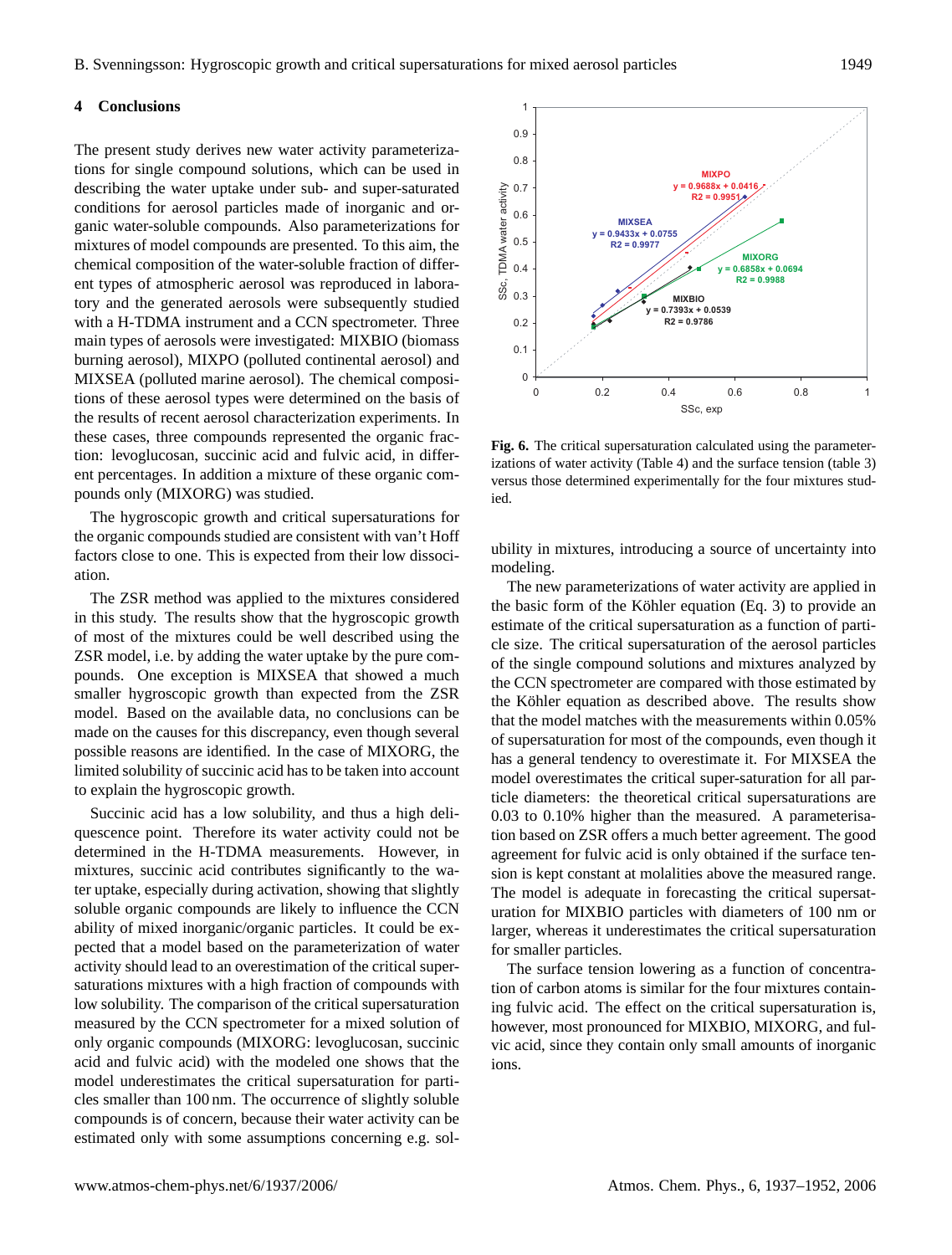*Acknowledgements.* This work is supported by the EU Commission under contracts EVK2-CT-2001-00110 (SMOCC), and EVK2-2001-00002 (PHEONICS), the Swedish Research Council under contract 621-2001-2480, the Danish Natural Science Research Council under grants 21020377, 21010250, and 9901450, the Italian Ministry of Environment (Italy-USA Cooperation on Science and Technology of Climate Change), and Åse og Ejnar Danielsens Fond (The Environmental Award 2003). We also want to thank the Nordic Center of Excellence, Research unit on Biosphere-Atmosphere-Cloud-Climate-Interactions (BACCI) for its support.

Edited by: A. Nenes

# **References**

- Andreae, M. O., Rosenfeld, D., Artaxo, P., Costa, A. A., Frank G. P., Longo K. M., and Silva-Dias, M. A. F.: Smoking rain clouds over the Amazon, Science, 303, 1337–1342, 2004.
- Ansari, A. S. and Pandis, S. N.: Water absorption by secondary organic aerosol and its effect an inorganic aerosol behavior, Environ. Sci. Technol., 34, 71–77, 2000.
- Artaxo, P., Martins, J. V., Yamasoe, M. A., Procópio, A.S., Pauliquevis, T. M., Andreae, M. O., Guyon, P., Gatti, L. V., and Leal, A. M. G.: Physical and chemical properties of aerosols in the wet and dry season in Rondonia, Amazonia, J. Geophys. Res., 107, doi:0.1029/2001JD000666, 2002.
- Averett, R. C., Leenheer, J. A., McKnignt, D. M. , and Thorn, K. A.: Humic substances in the Suwannee River, Georgia: Interactions, properties, and proposed structures, U.S.G.S. report, 1989.
- Bilde, M. and Svenningsson, B.: CCN activation of slightly soluble organics: importance of small amounts of inorganic salt and particle phase, Tellus B, 56, 128–134, 2004.
- Brechtel, F. J. and Kreidenweis, S. M.: Predicting particles critical supersaturation from hygrscopic growth measurements in the humidified TDMA. Part II: Laboratory and Ambient Studies, J. Atmos. Science, 57, 1872–1887, 2000.
- Broday, D. M. and Georgopoulos, P. G.: Growth and deposition of hygroscopic particulate matter in the human lungs, Aerosol Sci. Technol., 34, 144–159, 2001.
- Broekhuizen, K., Kumar, P. P., and Abbatt, J. P. D.: Partially soluble organics as cloud condensation nuclei: Role of trace soluble and surface active species, Geophys. Res. Lett., 31, doi:10.1029/2003GL018203, 2004.
- Brooks, S. D., DeMott , P. J., and Kreidenweis, S. M.: Water uptake by particles containing humic materials and mixtures of humic materials with ammonium sulfate, Atmos. Environ., 38, 1859– 1868, 2004.
- Chan., H.-K., Eberl, S., Daviskas, E., Constable, C., and Young, I.: Changes in lung deposition of aerosols due to hygroscopic growth: a Fast SPECT study, J. Aerosol. Med., 15, 307–311, 2002.
- Chan, M. N. and Chan, C. K.: Hygroscopic properties of two model humic-like substances and their mixtures with inorganics of atmospheric importance, Environ. Sci. Technol., 37, 5109–5115, 2003.
- Chan, M. N., Choi, M. Y., Ng, N. L., and Chan, C. K.: Hygroscopicity of water-soluble organic compounds in atmospheric aerosols:

Amino acid and biomass burning derived organic species, Environ. Sci. Technol., 39, 1555–1562, 2005.

- Charlson, R. J., Seinfeld, J. H., Nenes, A., Kulmala, M., Laaksonen, A., and Facchini, M. C.: Reshaping the theory of cloud formation, Science, 292, 2025–2026, 2001.
- Chebbi, A. and Carlier, P.: Carboxylic acids in the troposphere, occurence, sources, and sinks: A riview, Atmos. Eviron., 30, 4233– 4249, 1996.
- Choi, M. Y. and Chan, C. K.: Continuous measurements of the water activities of aqueous droplets of water-soluble organic compounds, J. Phys. Chem. A , 106, 4566–4572, 2002.
- Clegg, S. L., Brimblecombe, P., and Wexler, A. S.: A thermodynamic model of the system  $H^+$ -NH<sup>+</sup><sub>4</sub>-Na<sup>+</sup>-SO<sub>4</sub><sup>2</sup>--NO<sub>3</sub>-Cl<sup>-</sup>-H2O at 298.15 K, J. Phys. Chem. A, 102, 2155–2171, 1998.
- Cohen, M. D., Flagan, R. C., and Seinfeld, J. H.: Studies of concentrated electrolyte solutions using the electrodynamic balance. 2. Water activities for mixed-electrolyte solutions, J. Phys. Chem., 91, 4575–4582, 1987.
- Corrigan, C. E. and Novakov, T.: Cloud condensation nucleus activity of organic compounds: a laboratory study, Atm. Environ., 33, 2661–2668, 1999.
- Cruz, C. N. and Pandis, S. N.: A study of the ability of pure secondary organic aerosol to act as cloud condensation nuclei, Atm. Environ., 31, 2205–2214, 1997.
- Decesari, S., Facchini, M. C., Fuzzi, S., and Tagliavini, E.: Characterization of water-soluble organic compounds in the atmospheric aerosol: A new approach, J. Goephys. Res., 105, 1481– 1489, 2000.
- Decesari, S., Facchini, M. C., Matta, E., Lettini, F., Mircea, M., Fuzzi, S., Tagliavini, E., and Putaud, J.-P.: Chemical features and seasonal variation of fine aerosol water-soluble organic compounds in the Po Valley, Italy., Atm. Environ., 35, 3691–3699, 2001.
- Decesari, S., Facchini, M. C., Mircea, M., Cavalli, F., and Fuzzi, S.: Solubility properties of surfactants in atmospheric aerosol and cloud/fog water samples, J. Geophys. Res., 108, 4685, doi:10.1029/2003JD003566, 2003.
- Facchini, M. C., Mircea, M., Fuzzi, S., and Charlson, R. J.: Cloud albedo enhancement by surface-active organic solutes in growing droplets, Nature, 401, 257–259, 1999.
- Facchini, M. C., Mircea, M., Fuzzi, S., and Charlson, R. J.: Comments on "Influence of Soluble Surfactant Properties on the Activation of Aerosol Particles Containing Inorganic Solute", J. Atmos. Sci., 58, 1465–1467, 2001.
- Ferron, G. A., Kreyling, W. G., and Haider, B.: Inhalation of salt aerosol particles-II. Growth and deposition in the human respiratory tract, J. Aerosol Sci., 19, 611–631, 1988.
- Fuzzi, S., Descesari, S., Facchini, M. C., Matta , E., Mircea, M., and Tagliavini: A simplified model of the water soluble organaic component of atmospheric aerosols, Geophys. Res. Lett., 20, 4079–4082, 2001.
- Gysel M., Weingartner E., and Baltensperger U.: Hygroscopicity of aerosol particles at low temperatures. 2. Theoretical and experimental hygroscopic properties of laboratory generated aerosols, Environ. Sci. Technol., 36, 63–68, 2002.
- Henning, S., Rosenørn, T., D'Anna, B., Gola , A. A., Svenningsson, B., and Bilde, M.: Cloud droplet activation and surface tension of mixtures of slightly soluble organics and inorganic salt, Atmos. Chem. Phys., 5, 575–582, 2005.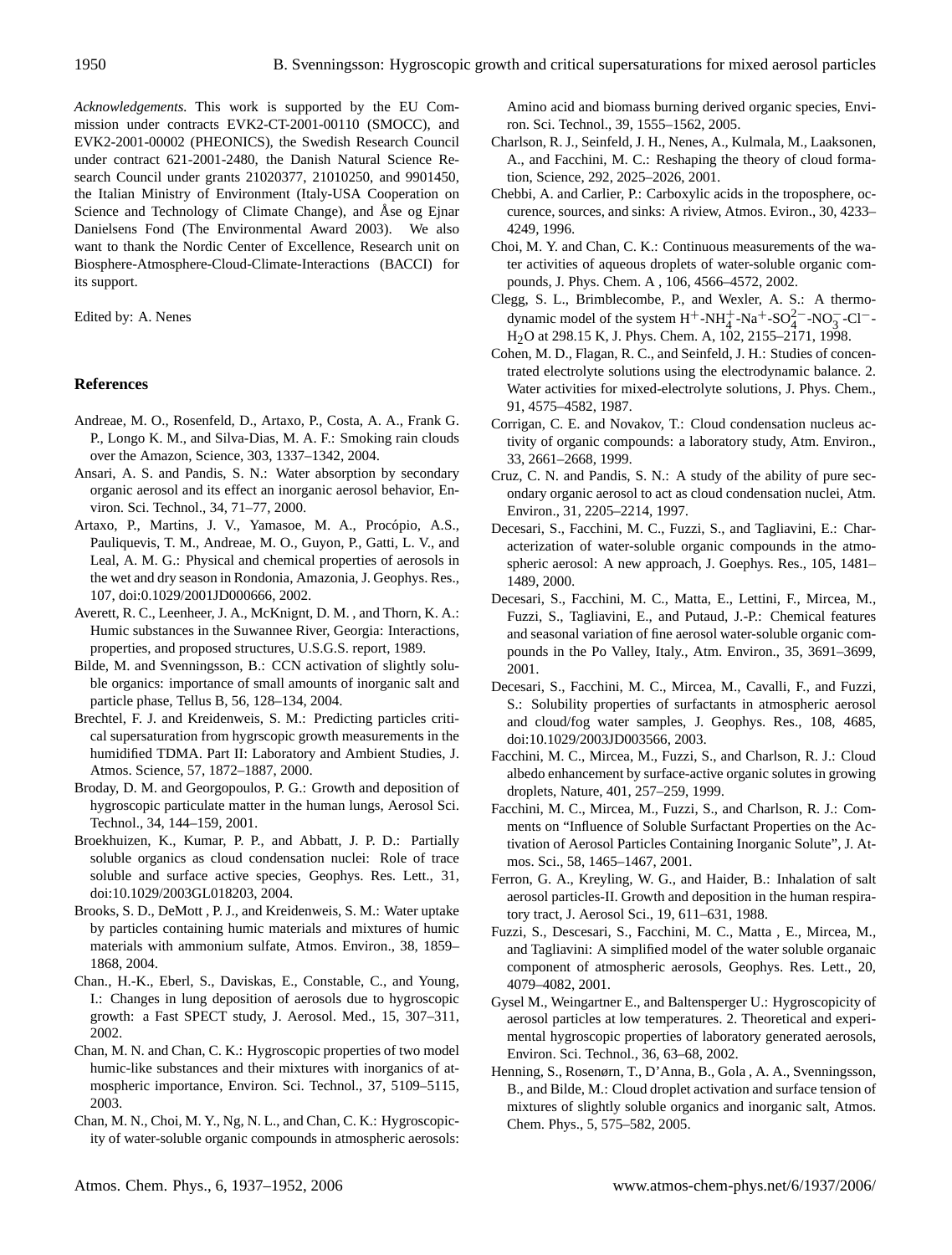Hinds, W. C.: Aerosol technology, John Wiley & Sons, Inc., New York, 1999.

Hori, M., Ohta, S., Murao, N., and Yamagata, S.: Activation capability of water soluble organic substances as CCN, J. Aerosol Sci., 34, 419–448, 2004.

- Hänel, G.: The properties of atmospheric aerosol particles as functions of the relative humidity at thermodynamic equilibrium with the surrounding mois air, Adv. Geophys., 19, 74–183, 1976.
- Intergovernmental Panel on Climate Change (IPCC): Climate change: the scientific bases, Cambridge University Press, UK, 2001.
- Kanakidou, M., Seinfeld, J. H., Pandis, S. N., Barnes, I., Dentener, F. J., Facchini, M. C., van Dingenen, R., Ervens, B., Nenes, A. N. C. J. S. E., Putaud, J. P., Balkanski, Y., Fuzzi, S., Horth, J., Moortgat, G. K., Winterhalter, R., Myhre, C. E. L., Tsigaridis, K., Vignati, E., Stephanou, E. G., and Wilson, J.: Organic aerosol and global climate modelling: a review, Atmos. Chem. Phys., 5, 1053–1123, 2005.
- Kaufman, Y. J., Tanré D., and Boucher, O.: A satellite view of aerosols in the climate system, Nature, 419, 215–223, 2002.
- Kawamura, K., Yokoyama, K., Fujii, Y., and Watanabe, O.: A Greenland ice core record of low molecular weight dicarboxylic acids, ketocarboxylic acids, and  $\alpha$ -dicarbonyls: A trend from Little Ice Age to the present (1540 to 1989 A.D.), J. Geophys. Res., 106, 1331–1345, 2001a.
- Kawamura, K., Steinberg, S., Ng, L., and Kaplan, I. R.: Wet deposition of low molecular weight mono- and di-carboxylic acids, aldehydes, and inorganic species in Los Angeles, Atmos. Environ., 35, 3917–3926, 2001b.
- Kerminen, V.-M., Ojanen, C., Pakkanen, T., Hillamo, R., Aurela, M., and Merilainen, J.: Low-molecular-weight dicarboxylic acids in an urban and rural atmosphere, J. Aerosol Sci., 31, 349– 362, 2000.
- Kreidenweis, S. M., Koehler, K., DeMott, P. J., Prenni, A. J., Carrico, C., and Ervens, B.: Water activity and activation diameters from hygroscopicity data – Part I: Theory and application to inorganic salts, Atmos. Chem. Phys, 5, 1357–1370, 2005.
- Langmuir, I.: The constitution and fundamental properties of solid and liquids. II. Liquids., J. Amer. Chem. Soc., 39, 1848–1906, 1917.
- Li, Z., Williams, A. L., and Rood, M. J.: Influence of soluble surfactant properties on the activation of aerosol particles containing inorganic solute, J. Atmos. Sci., 55, 1859–1866, 1998.
- Loglio, G., Pandolfini, P., Tesei, U., and Noskov, B.: Measurements of interfacial properties with the axisymmetric bubbleshape analysis technique: effects of vibrations, Coll. Surf. A, 143, 301–310, 1998.
- Low, D. H.: A theoretical study of nineteen condensation nuclei, J. de Recherches Atmospheric, 4, 65–78, 1969.
- Mayol-Bracero, O. L., Guyon, P., Graham, B., Roberts, G. C., Andreae, M. O., Decesari, S., Facchini, M. C., Fuzzi, S., and Artaxo, P.: Water-soluble organic compounds in biomass burning aerosols over Amazonia: 2. Apportionment of the chemical composition and importance of the polyacidic fraction., J. Geophys. Res., 107, 8091, doi:10.1029/2001JD000522, 2002.
- Mikhailov, E., Vlasenko, S., Niessner, R., and Pöschl, U.: Interaction of aerosol particles composed of protein and salts with water vapor: hygroscopic growth and microstructural rearrangement, Atmos. Chem. Phys., 4, 323–350, 2003.
- Mochida, M. and Kawamura, K.: Hygroscopic properties of levoglucosan and related organic compounds characteristic to biomass burning aerosol particles, J. Geophys.Res., 109, D21202, doi:10.1029/2004JD004962, 2004.
- Narukawa, M., Kawamura, K., Li, S. M., and Bottenheim, J. W.: Dicarboxylic acids in the Arctic aerosols and snowpacks collected during ALERT 2000, Atmos. Envir., 36, 2491–2499, 2002.
- Nenes, A., Charlson, R. J., Facchini, M. C., Kulmala, M., Laaksonen, A., and Seinfeld, J. H.: Can chemical effects on cloud droplet number rival the first indirect effect?, Goephys. Res. Lett., 29, 1848–1851, 2002.
- Peng, C., Chan, M. N., and Chan, C. K.: The hygroscopic properties of dicarboxylic and multifunctional acids: measurements and UNIFAC predictions, Envir. Sci. Technol., 35, 4495–4501, 2001.
- Penner, J. E., Dong, X., and Chen, Y.: Observational evidence of a change in the radiative forcing due to the indirect aerosol effect, Nature, 427, 231–234, 2004.
- Prenni, A. J., DeMott, P. J., Kreindenwies, S. M., Sherman, D. E., Russel, L. M., and Ming, Y.: The effects of low molecular weight dicarboxylic acids on cloud formation, J. Phys. Chem. A, 105, 11 240–11 248, 2001.
- Pöschl, U., Krämer, L., and Niessner, R.: Microstructural rearrangement of sodium chloride condensation aerosol particles on interaction with water vapour, J. Aerosol Sci., 31, 673–685, 2000.
- Raes, F., van Dingenen, R., Vignati, E., Wilson, J., Putaud, J. P., Seinfeld, J. H., and Adams, P.: Formation and cycling of aerosols in the global troposphere, Atmos. Environ., 34, 4215–4240, 2000.
- Ramanathan, V., Crutzen, P. J., Kiehl, J. T., and Rosenfeld, D.: Aerosols, climate, and the hydrological cycle, Science, 294, 2119–2124, 2001.
- Raymond, T. R. and Pandis, S. N.: Cloud activation of singlecompound organic aerosol particles., J. Geophysic. Res., 107, 4787, doi:10.1029/2002JD002159, 2002.
- Raymond, T. R. and Pandis, S. N.: Formation of cloud droplets by multi-component organic aerosol particles, J. Geophys. Res., 108, 4469, doi:10.1029/2003JD003503, 2003.
- Rood , M. J. and Williams, A. L.: Reply to Comments on "Influence of soluble surfactant properties on the activation of aerosol particles containing inorganic solute", J. Atmos. Sci., 58, 1468–1473, 2001.
- Saxena, P. and Hildemann, L. M.: Water-soluble organics in atmospheric particles: A critical review of the literature and application of thermodynamics to identify candidate compounds, J. Atmos. Chem., 24, 57–109, 1996.
- Schroeter, J. D., Musante, C. J., Hwang, D., Burton, R., Guilmette, R., and Martonen, T. B.: Hygroscopic growth and deposition of inhaled secondary cigarette smoke in human nasal pathways, Aerosol Sci. Technol., 34, 137–143, 2001.
- Shimmo, M., Anttila, P., Hartonen, K., Hyötyläinen, T., Paatero, J., Kulmala, M., and Riekkola, M.-L.: Identification of organic compounds in atmsopheric aerosol particles by online supercritical fluid extraction-liquid chromatography-gas chromatography-mass spectrometer, J. Chromat., 151–159, 2004.
- Shulman, M. L., Jacobson, M. C., Charlson, R. J. , Synovec, R. E., and Young, T. E.: Dissolution behavior and surface tension effects of organic compounds in nucleating cloud droplets, Geophys. Res. Lett., 23, 277–280, 1996.